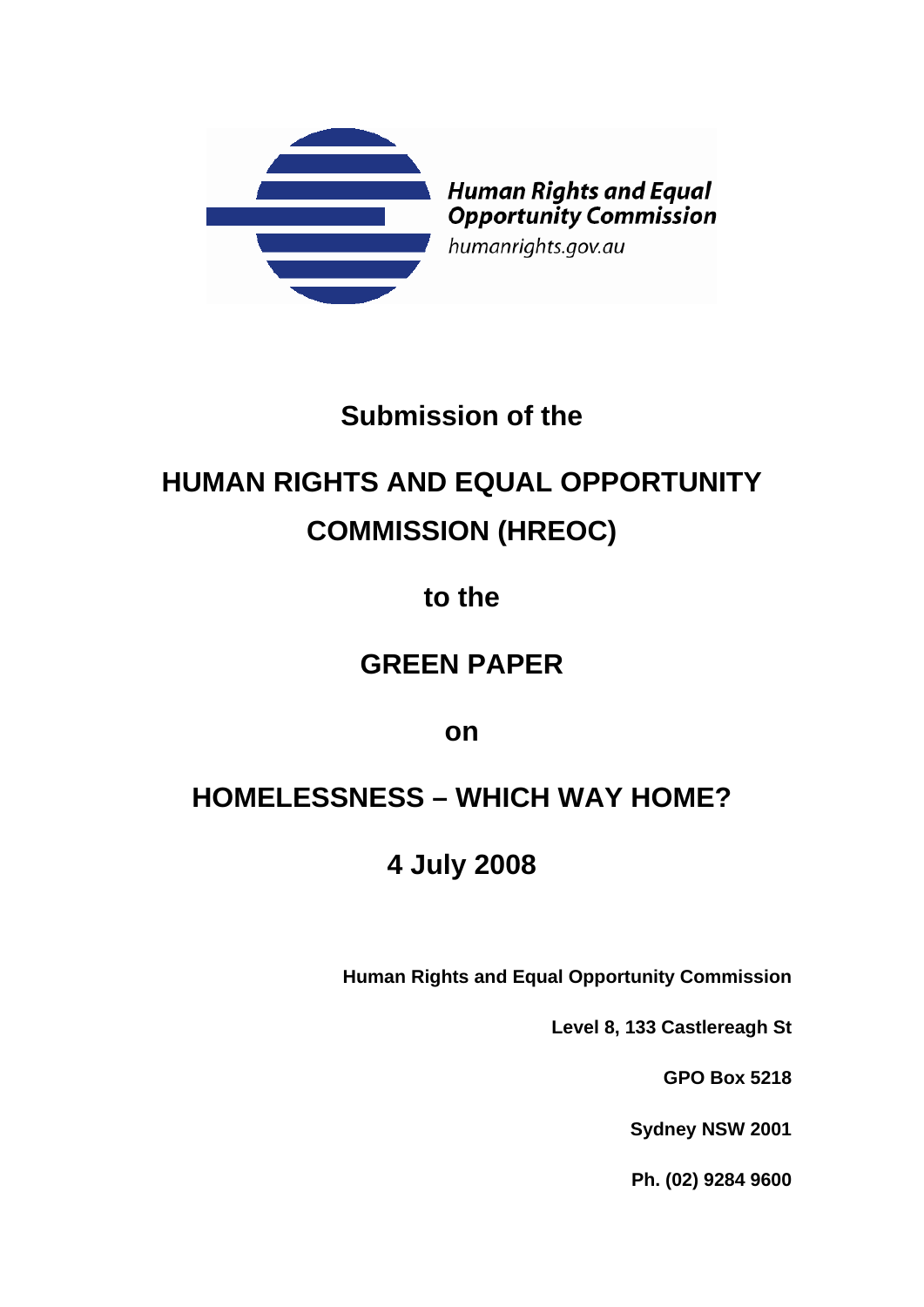# **Table of Contents**

| Rights protections within the Supported Accommodation Assistance Act 1994 (Cth) 9 |
|-----------------------------------------------------------------------------------|
|                                                                                   |
|                                                                                   |
|                                                                                   |
|                                                                                   |
|                                                                                   |
|                                                                                   |
|                                                                                   |
|                                                                                   |
|                                                                                   |
|                                                                                   |
|                                                                                   |
|                                                                                   |
|                                                                                   |
|                                                                                   |
|                                                                                   |
|                                                                                   |
|                                                                                   |
|                                                                                   |
|                                                                                   |
|                                                                                   |
|                                                                                   |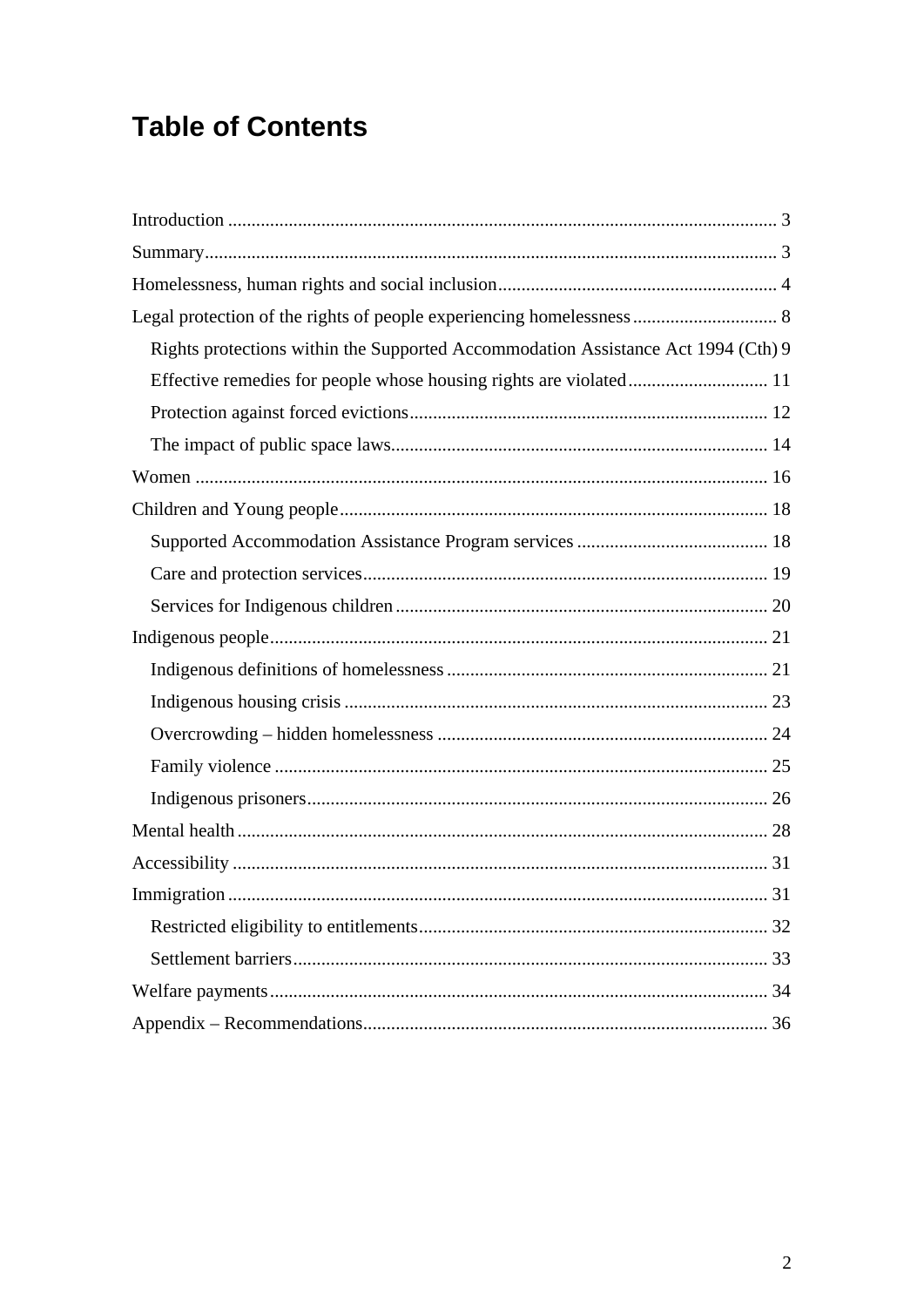## <span id="page-2-0"></span>**Introduction**

- 1. The Human Rights and Equal Opportunity Commission (HREOC) makes this submission to 'Which Way Home?', the Green Paper on homelessness.
- 2. HREOC is Australia's national human rights institution.<sup>[1](#page-2-1)</sup>
- 3. HREOC commends the Commonwealth government on making homelessness a priority issue and recognising that adequate housing is fundamental to social inclusion. Recognition of homelessness as a human rights issue should assist in the development of policy and programs to address homelessness.

## **Summary**

- 4. Access to safe and secure housing is a fundamental human right.
- 5. Safe and secure housing is also fundamental to social inclusion. Achieving social inclusion through the protection of human rights should be central to three important stages of addressing homelessness:
	- prevention of homelessness
	- respecting the rights of people experiencing homelessness
	- creating pathways out of homelessness.
- 6. Enhanced protection of the rights of people experiencing homelessness and greater accountability to reduce homelessness could be achieved through the incorporation of universal human rights standards, including rights about housing, into Australian law. This could be achieved through the adoption of a federal charter of rights.

<span id="page-2-1"></span><sup>&</sup>lt;sup>1</sup> HREOC is established by the *Human Rights and Equal Opportunity Commission Act 1986* (Cth) ('HREOC Act'). Sections 11 and 31 of the HREOC Act set out HREOC's functions relating to human rights and equal opportunity in employment respectively. HREOC also has functions under the Commonwealth *Sex Discrimination Act 1984, Racial Discrimination Act 1975, Disability Discrimination Act 1992* and *Age Discrimination Act 2004.*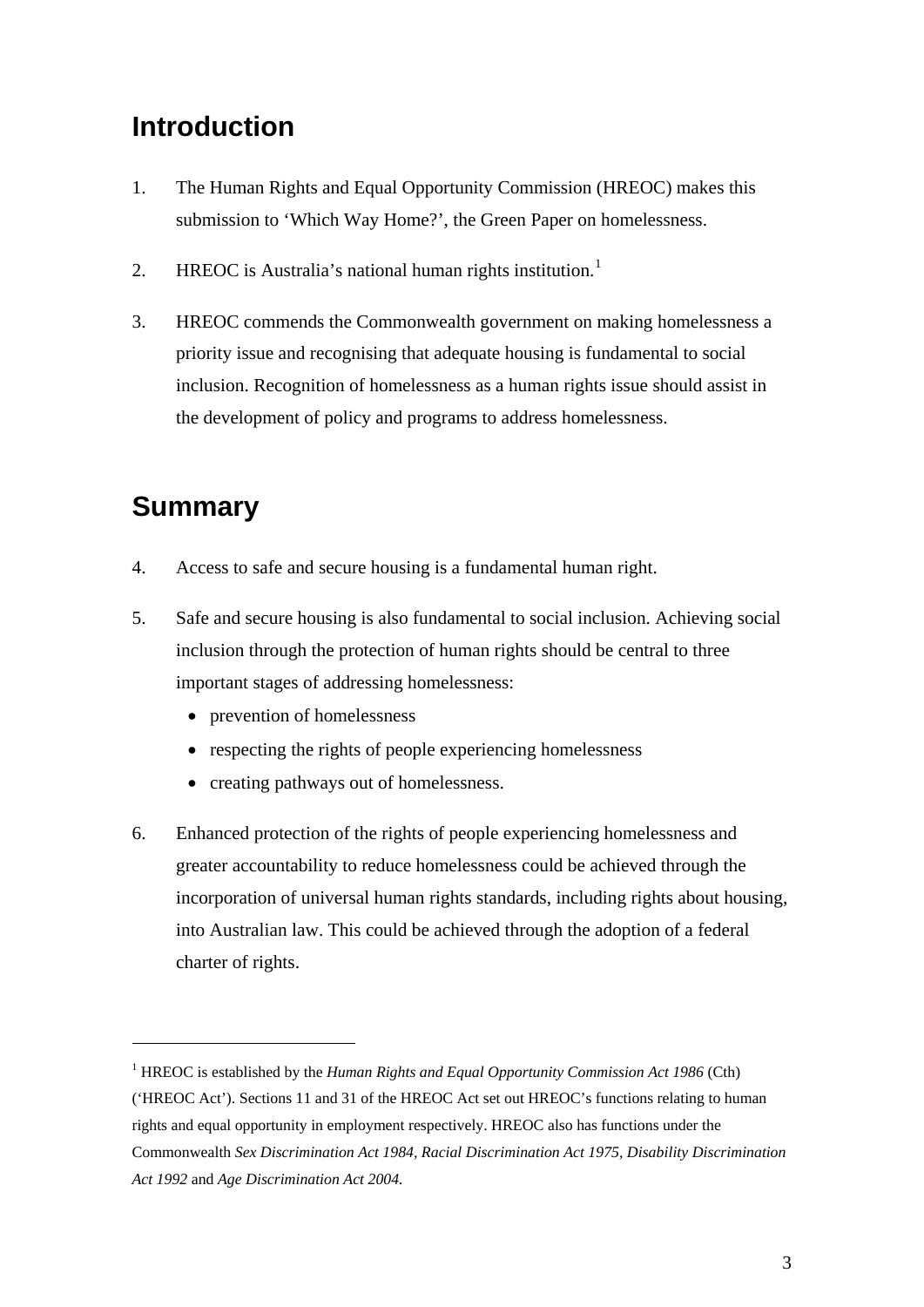- <span id="page-3-0"></span>7. In addition, federal and state legislative frameworks regarding housing and homelessness, such as supported accommodation, public housing, tenancy laws, eviction laws, and public space laws, should be reviewed to ensure compliance with minimum universal human rights standards.
- 8. This submission focuses on particular issues facing people experiencing homelessness, including issues relevant to:
	- women

<u>.</u>

- children and young people
- Indigenous people
- people with disability, including mental health and accessibility issues
- asylum seekers and immigration
- welfare payments.

# **Homelessness, human rights and social inclusion**

- 9. HREOC welcomes the recognition in the Green Paper that adequate housing is fundamental to social inclusion, and that the rights and responsibilities of individuals and families are paramount. HREOC also welcomes the commitment that governments are to be held accountable for the delivery of strategies to address homelessness.
- 10. Breaches of human rights contribute to social marginalisation and homelessness.<sup>[2](#page-3-1)</sup> In order to promote social inclusion, the government's strategy to address homelessness would benefit from recognition of the relationship between breaches of human rights, social marginalisation and homelessness. The government should use international human rights standards to inform the development of the rights, responsibilities and accountability requirements set out in the strategy.

<span id="page-3-1"></span><sup>2</sup> Philip Lynch, 'Homelessness, Human Rights and Social Inclusion' (2005) 30(3) *Alternative Law Journal* 116.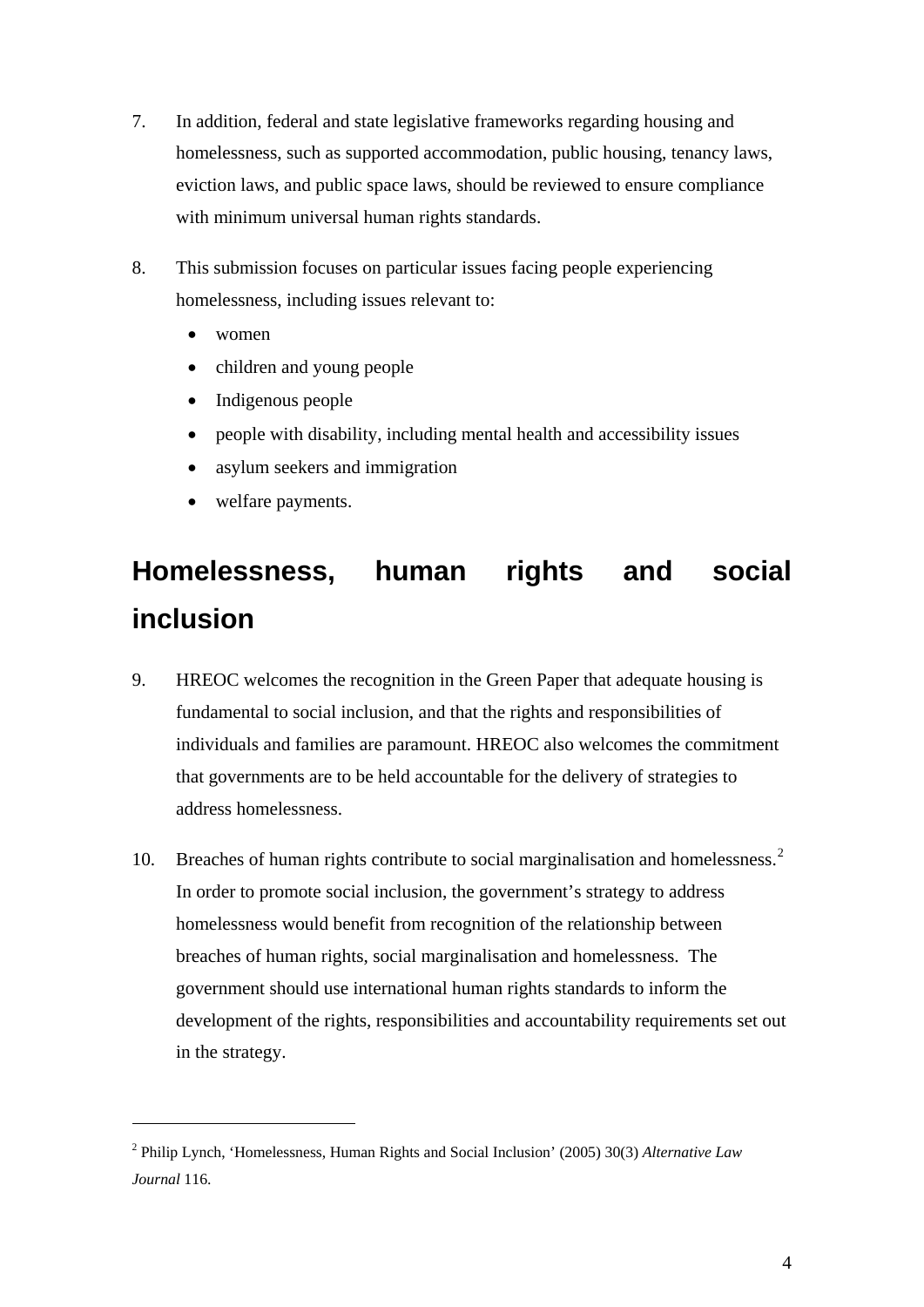- 11. Access to safe and secure housing is a fundamental human right.<sup>[3](#page-4-0)</sup> The Commonwealth government is obliged under international law to devote the maximum of its available resources towards progressively ensuring that all people have somewhere to live in security, peace and dignity.<sup>[4](#page-4-1)</sup>
- 12. The right to adequate housing is more than simply a right to shelter. This right has been defined by the United Nations Committee on Economic, Social and Cultural Rights (CESCR). Whether housing is adequate depends on a range of factors including: legal security of tenure; availability of facilities and infrastructure; affordability; accessibility by disadvantaged groups; habitability; location; and cultural adequacy.<sup>[5](#page-4-2)</sup>
- 13. HREOC welcomes the Green Paper's acknowledgment of the interconnectedness of the issues facing people experiencing homelessness. A lack of secure housing can affect a person's enjoyment of a wide range of other human rights, including rights to education, employment, healthcare, privacy, and personal safety.<sup>[6](#page-4-3)</sup> Enjoyment of these basic human rights is essential to a person's ability to actively

<span id="page-4-2"></span>5 CESCR, *General Comment 4: The right to adequate housing*, para 8.

1

<span id="page-4-3"></span> $6$  For more detailed discussion of the human rights implications of homelessness, see Human Rights and Equal Opportunity Commission, *Homelessness is a Human Rights Issue,* 2008, available at http://www.humanrights.gov.au/human\_rights/housing/homelessness\_2008.html. The human rights relevant to people experiencing homelessness include: the right to an adequate standard of living, including adequate housing; the right to life, liberty and security of the person; the right to respect for privacy, family and home, the right to freedom from cruel, inhuman and degrading treatment, the right to the highest attainable standard of health; the right to social security; the right to work; the right to education; the right to vote; the right to participate in cultural and political life; the right to freedom from discrimination; the right to freedom of expression; the right to freedom of association; the right to freedom of movement; the right to a fair hearing and effective remedy for violation of human rights; and the special rights of children and young people.

<span id="page-4-0"></span><sup>&</sup>lt;sup>3</sup> The right to adequate housing is recognised by article 11(1) of the *International Covenant on Economic*, *Social and Cultural Rights* (ICESCR) and article 27(3) of the *Convention on the Rights of the Child* (CRC). This right is also reflected in article 5(e)(iii) of the *International Convention on the Elimination of all forms of Racial Discrimination* (ICERD) and article 14(2)(h) of the *Convention on the Elimination of all forms of Discrimination against Women* (CEDAW).

<span id="page-4-1"></span><sup>4</sup> Committee on Economic, Social and Cultural Rights (CESCR), *General Comment 4: The right to adequate housing*, para 7.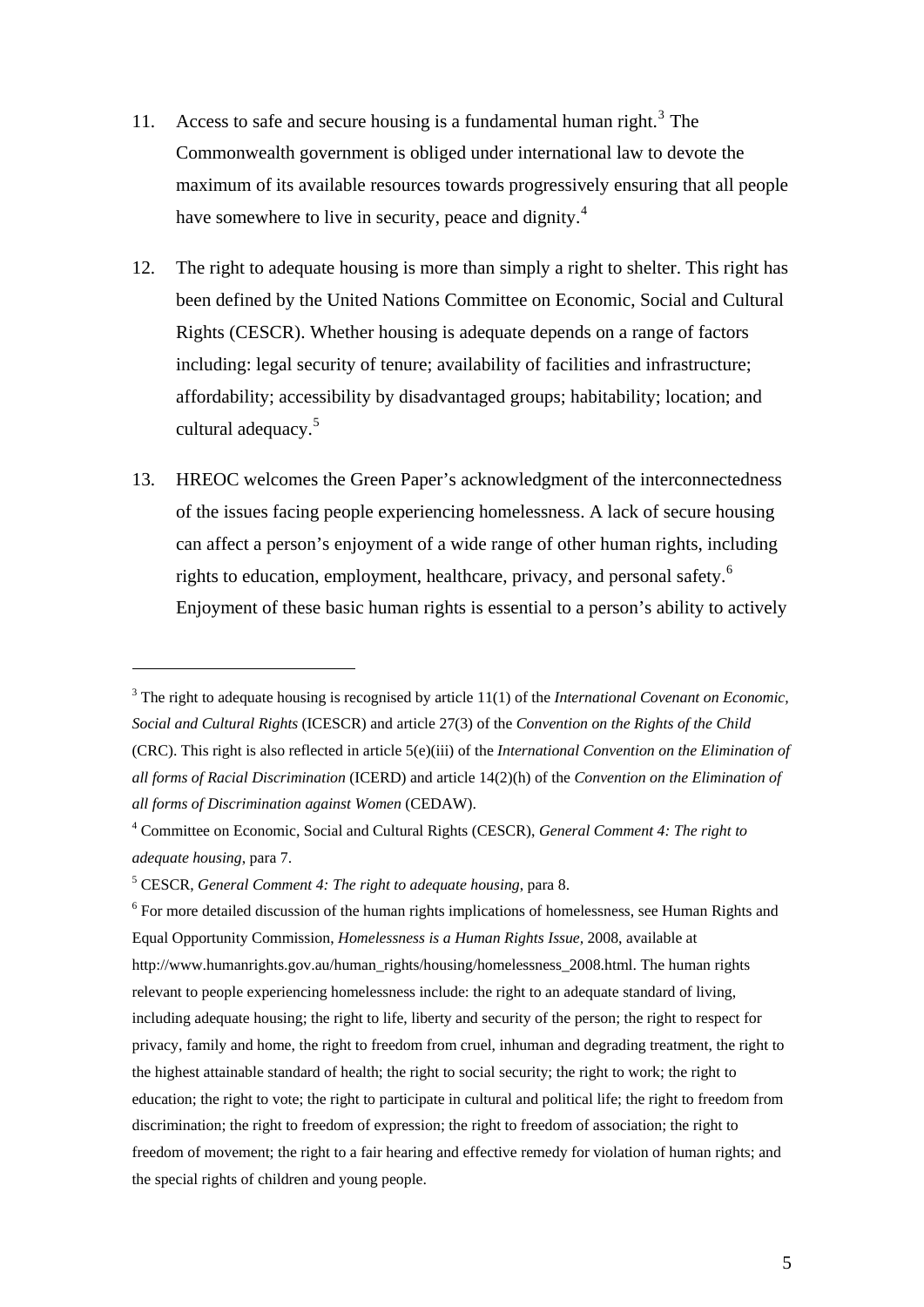participate in society. Consequently, the enjoyment of human rights is fundamental to social inclusion.

- 14. As noted above, achieving social inclusion through the protection of human rights should be central to three important stages of addressing homelessness:
	- prevention of homelessness
	- respecting the rights of people experiencing homelessness
	- creating pathways out of homelessness.
- 15. Improving protection of the human rights of people at risk of homelessness is a critical step in preventing homelessness. Enjoyment of basic rights is essential to our ability to actively participate in the community and to remain in control of our lives. This approach is outlined in Principles 2 and 3 of the principles for change in the Green Paper.<sup>[7](#page-5-0)</sup>
- 16. While the ultimate goal of any strategy to address homelessness must be to reduce the incidence of homelessness, it is also important to ensure that those experiencing homelessness are treated with dignity and respect. This principle is fundamental to human rights and is recognised by Principle 4 of the principles for change in the Green Paper.<sup>[8](#page-5-1)</sup>
- 17. Creating pathways out of homelessness is not just about providing adequate housing. It is also about providing people with tools to make positive decisions about their lives, to build connections with the community and to realise a range of basic human rights. This requires ensuring that all Australians have an adequate income and standard of living, opportunities for education and employment, access to healthcare, and opportunities to participate in the political and social processes which affect them.
- 18. Recognising the relationship between homelessness, human rights and social inclusion highlights the need to directly and meaningfully involve people who are homeless or who were formerly homeless in the development of solutions to homelessness.

<span id="page-5-0"></span><sup>&</sup>lt;sup>7</sup> Green Paper, Principles for change, p57.

<span id="page-5-1"></span><sup>&</sup>lt;sup>8</sup> Green Paper, Principles for change, p57.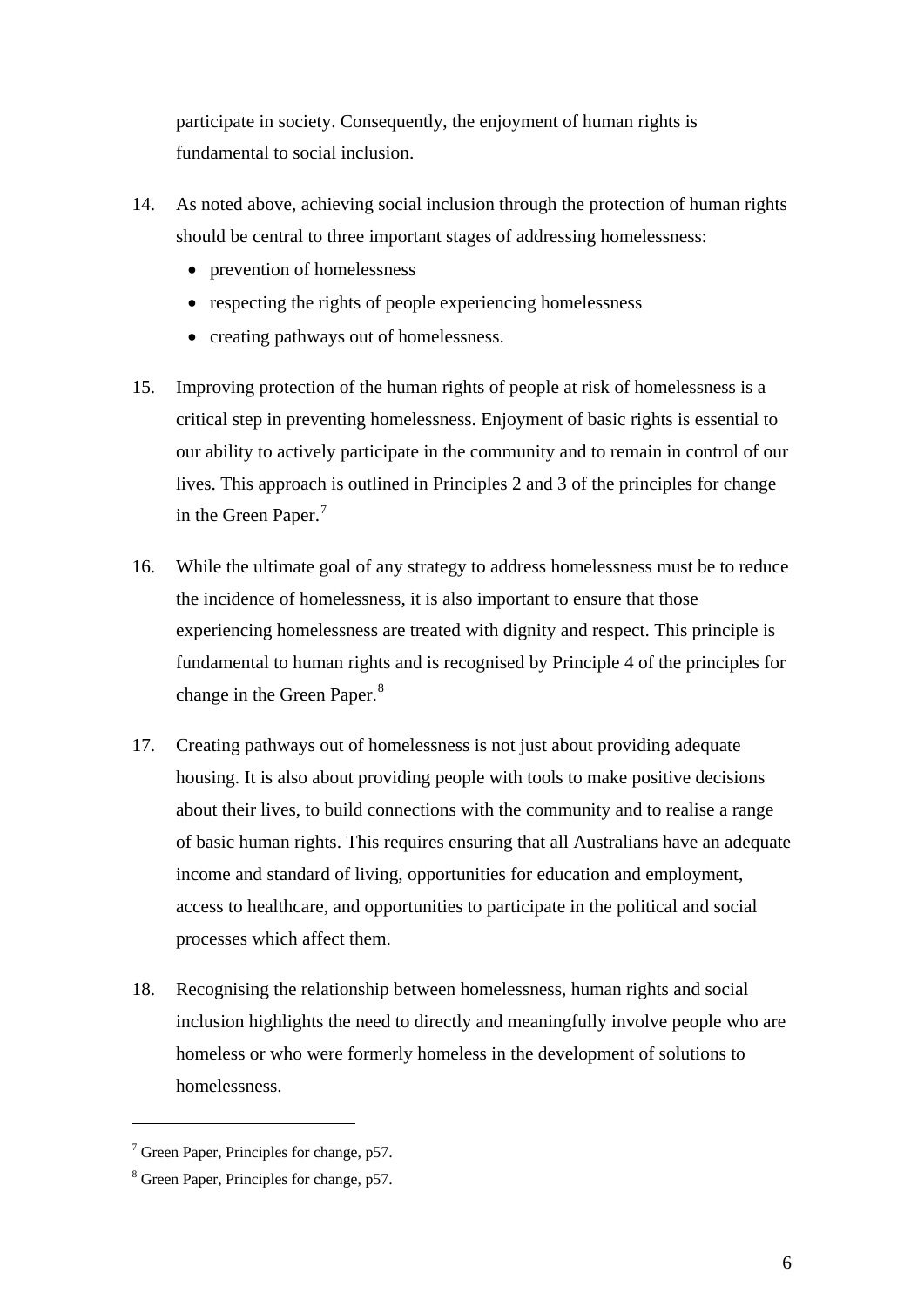- 19. Active and informed participation has the potential to empower people experiencing homelessness and to create more effective and relevant services. Participation is a fundamental element of a human rights approach to homelessness.
- 20. A strategy which addresses homelessness as a human rights issue involves all levels of government committing to measurable outcomes and taking concrete and targeted legislative, policy and budgetary steps towards the full realisation of the human rights of homeless persons.<sup>[9](#page-6-0)</sup>
- 21. HREOC commends the Commonwealth government on its leadership and commitment to a national and long-term approach to addressing homelessness.
- 22. HREOC notes the recommendation of the CESCR in its Concluding Observations on Australia's latest state party report:

The Committee strongly recommends that the State party, at the federal level, develop a housing strategy in keeping with the Committee's General Comments No. 4 and 7, including provisions to protect tenants from forced eviction without reasons and from arbitrary rent increases. In addition, the Committee recommends that the State party ensure that all State and Territory governments establish appropriate housing policies in accordance with this strategy. $^{10}$  $^{10}$  $^{10}$ 

- 23. In 2007 the United Nations Special Rapporteur on Adequate Housing called on Australia to develop a 'comprehensive and coordinated national housing policy... [that] embodies an overarching human rights approach, with the primary task of meeting the needs of the most vulnerable groups'.<sup>[11](#page-6-2)</sup>
- 24. **Recommendation 1:** The Commonwealth government should develop a national housing strategy. Addressing homelessness would be a key aspect of any housing plan. This strategy should be developed in consultation with people who are

<span id="page-6-0"></span><sup>9</sup> CESCR, *General Comment 3: The nature of States parties' obligations*, para 2.

<span id="page-6-1"></span><sup>&</sup>lt;sup>10</sup> CESCR, *Concluding Observations on Australia*, E/C12/1/Add50, 1 September 2000, para 34.

<span id="page-6-2"></span> $11$  *Report of the Special Rapporteur on adequate housing as a component of the right to an adequate standard of living*, Miloon Kothari, Mission to Australia, A/HRC/4/18/Add.2, 11 May 2007, para 127.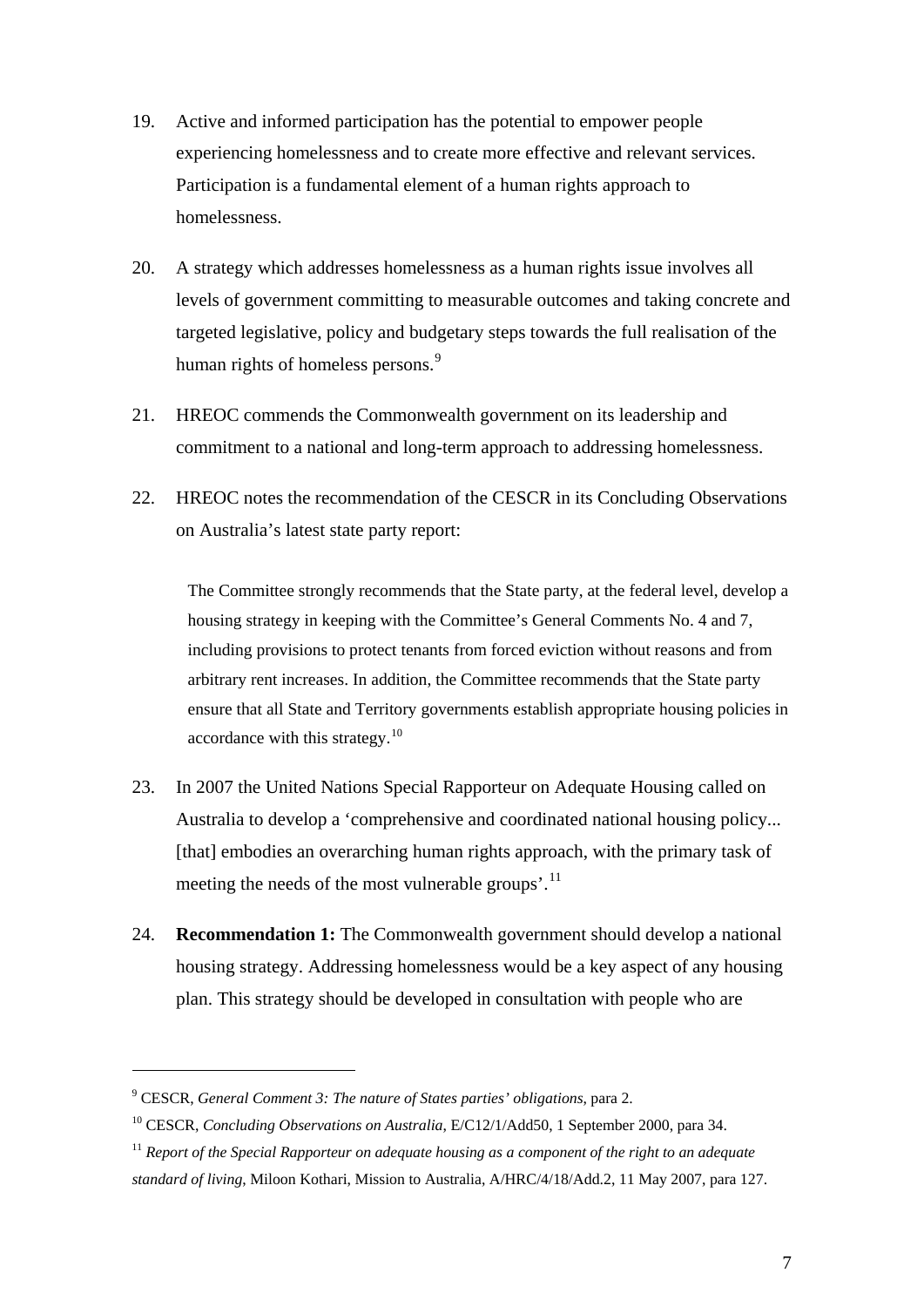<span id="page-7-0"></span>homeless or formerly homeless, people who are inadequately housed, and their representatives.

# **Legal protection of the rights of people experiencing homelessness**

- 25. Protection in Australian law of the rights of people experiencing homelessness could be enhanced.<sup>[12](#page-7-1)</sup>
- 26. HREOC notes that agreed international human rights standards, including rights about housing, have not yet been fully incorporated into Australian law. The UN Special Rapporteur on Adequate Housing has recommended that:

Federal and state authorities should make bigger efforts to explicitly incorporate the wide range of international human rights instruments to which Australia is a party, into the domestic legal system. $^{13}$  $^{13}$  $^{13}$ 

- 27. Australia does not currently have a national law to protect human rights through a mechanism such as a charter of rights. A federal charter of rights could include the protection of economic, social and cultural rights such as the right to adequate housing. A federal charter of rights should include appropriate remedies for those whose rights have been violated. HREOC commends the government on its intention to hold a national consultation on how to best recognise and protect human rights in Australia.<sup>[14](#page-7-3)</sup>
- 28. On 18 June 2008, the United Nations Human Rights Council adopted the *Optional Protocol to the International Covenant on Economic, Social and Cultural Rights* (the *Optional Protocol*).[15](#page-7-4) The *Optional Protocol* would allow a person to make a

<span id="page-7-1"></span><sup>12</sup> See *Report of the Special Rapporteur.*

<span id="page-7-2"></span><sup>13</sup>*Report of the Special Rapporteur* para 32.

<span id="page-7-3"></span><sup>14</sup> Note that the *Human Rights Act 2004* (ACT) and *Charter of Human Rights and Responsibilities Act 2006* (Vic) do not currently include economic, social and cultural rights.

<span id="page-7-4"></span><sup>15</sup> United Nations Human Rights Council, *Draft Report of the Human Rights Council on its Eighth Session*, UN Doc A/HRC/8/L.10 (26 June 2008) paras 109-113.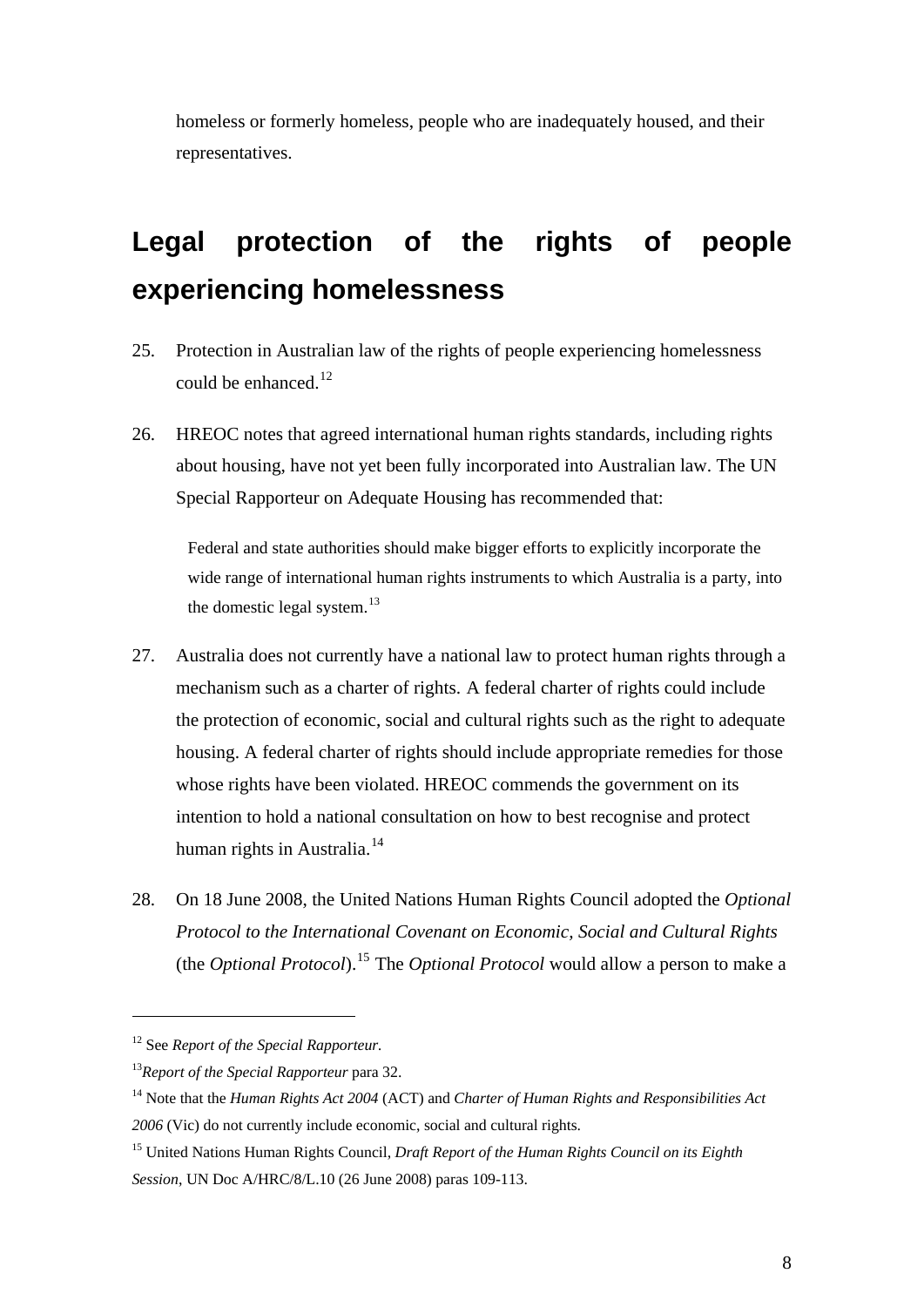<span id="page-8-0"></span>complaint to the CESCR about a denial of their rights, including their right to adequate housing, under the *International Covenant on Economic, Social and Cultural Rights* (ICESCR). The Human Rights Council has recommended that the UN General Assembly adopt and open the *Optional Protocol* for signature, ratification and accession.

29. HREOC notes that consideration of the Optional Protocol will be an ongoing issue for the Commonwealth government.

### *Rights protections within the Supported Accommodation Assistance Act 1994 (Cth)*

- 30. HREOC welcomes the recognition in the Green Paper that all people who are homeless or at risk of homelessness need access to stable and affordable housing.
- 31. HREOC notes that the *Supported Accommodation Assistance Act 1994* (Cth) (SAA Act) aims to promote and protect the rights of people experiencing homelessness.<sup>[16](#page-8-1)</sup> However, this legislation could further implement the right to adequate housing in Australia.
- 32. In particular, the SAA Act could:
	- provide homeless people with a right of access to services or assistance
	- guarantee that emergency and supported housing fulfils the adequacy requirements.
- 33. As noted in the Green Paper, SAAP services turn away a significant number of people each day, particularly families with children.
- 34. Further, particular groups of people may be excluded from SAAP services, including people:
	- who use, are dependent on, or are affected by drugs and/or alcohol
	- who exhibit or who have previously exhibited violence or other challenging behaviour
	- affected by mental illness

<span id="page-8-1"></span><sup>&</sup>lt;sup>16</sup> Supported Accommodation Assistance Act 1994 (Cth), Preamble, section 5.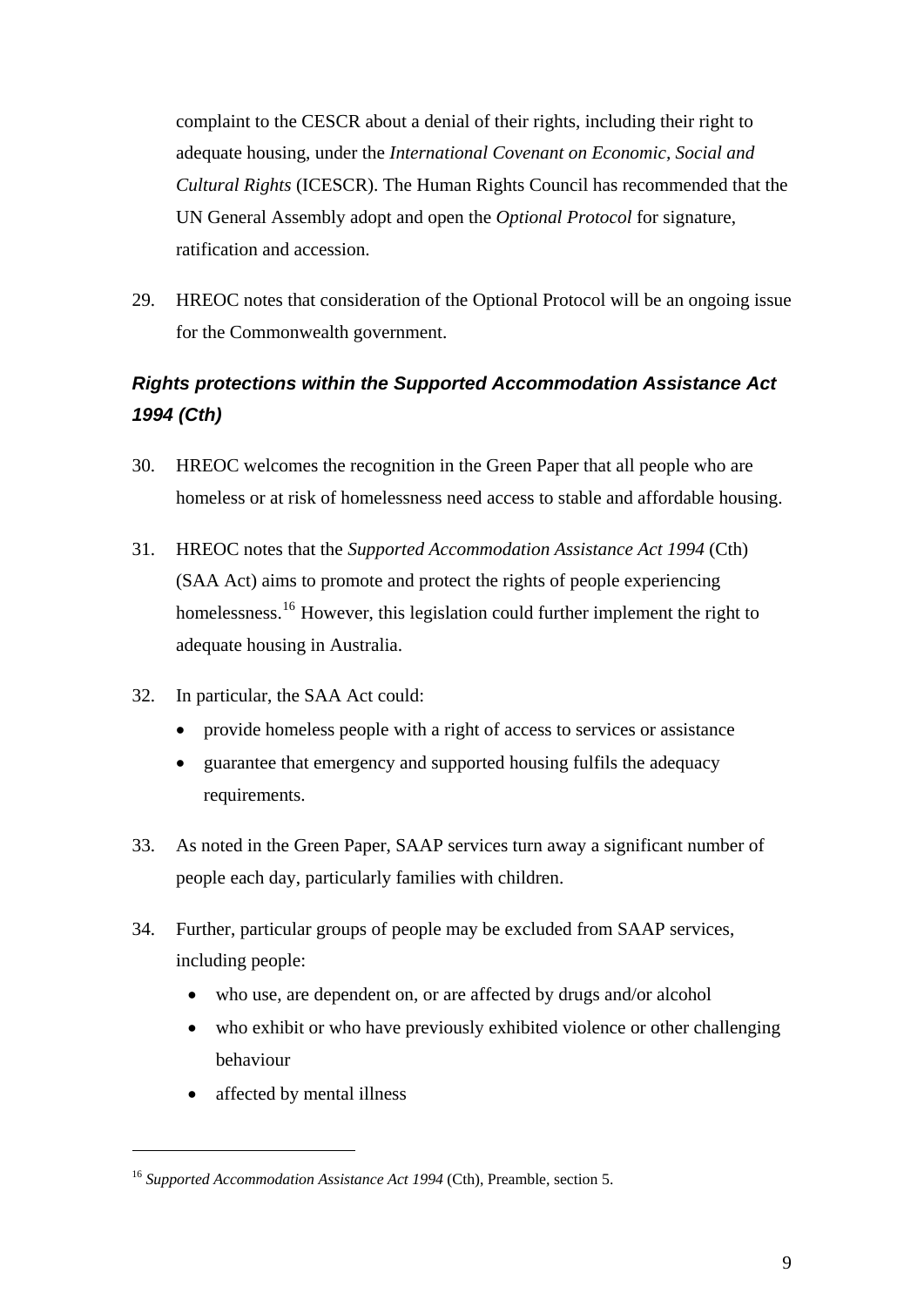- with disability, including people with physical disability, intellectual disability or acquired brain injury.<sup>[17](#page-9-0)</sup>
- 35. The failure to ensure access to SAAP services for people defined as homeless may constitute a violation of Australia's obligation to implement the right to adequate housing.
- 36. According to the CESCR, the obligation of states under the ICESCR to progressively realise the right to adequate housing includes a minimum core obligation to provide immediate support for the needs of individuals deprived of basic shelter and housing.<sup>[18](#page-9-1)</sup>
- 37. Therefore, at a minimum, all Australian governments have an obligation to provide homeless people with a right to access emergency and supported accommodation as an element of the right to adequate housing.<sup>[19](#page-9-2)</sup>
- 38. A recent model has been developed in Scotland where housing legislation guarantees the right of homeless people to secure adequate housing and requires local authorities to recognise this right. This right is to be progressively implemented over ten years, after which time every homeless person in Scotland will have a right to access housing.<sup>[20](#page-9-3)</sup>
- 39. **Recommendation 2:** The *Supported Accommodation Assistance Act 1994* (Cth) should be amended to provide for a right, to be progressively realised, to emergency housing and related services for those defined as homeless.<sup>[21](#page-9-4)</sup>
- 40. Implementation of the right to adequate housing for homeless people would also require the government to ensure that SAAP accommodation meets the standards

<span id="page-9-0"></span><sup>17</sup> NSW Ombudsman, *Summary Report: Assisting homeless people – the need to improve their access to accommodation and support services*, May 2004, p8.

<span id="page-9-1"></span><sup>18</sup> CESCR, *General Comment 3: The nature of States parties' obligations*, paras 9-10.

<span id="page-9-2"></span><sup>&</sup>lt;sup>19</sup> Homelessness and Human Rights in Australia, Submission to the Supported Accommodation Assistance Program (SAAP IV) National Evaluation, November 2003, p34, fn9.

<span id="page-9-3"></span><sup>20</sup> *Housing (Homeless Persons) Act 1977*; *Housing (Scotland) Act 2001*; *Homelessness etc. (Scotland) Act 2003*.

<span id="page-9-4"></span> $21$  Such a right could be progressively implemented by gradually broadening the categories of people who may rely on the right. See *Homelessness and Human Rights in Australia*, recommendation 1.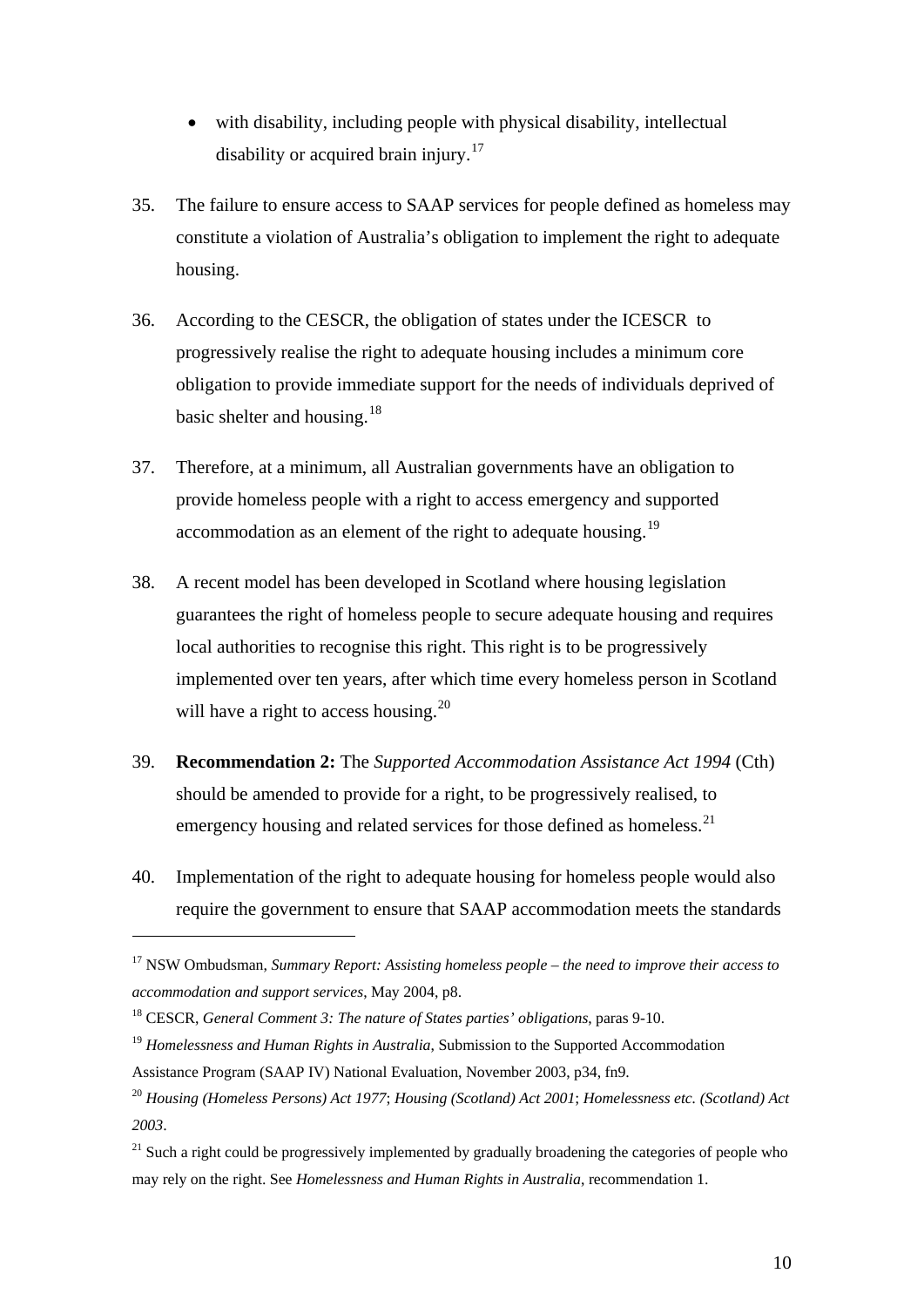<span id="page-10-0"></span>of adequacy under human rights law.22 Although SAAP service standards exist, and might be expected to require accommodation of a standard adequate under human rights law, they do not currently provide this level of guarantee.

- 41. It is important to recognise that what constitutes adequate housing will differ according to the specific needs of vulnerable groups.
- 42. **Recommendation 3:** The *Supported Accommodation Assistance Act 1994* (Cth) should be amended to include national standards providing that housing under the Act must be adequate. $^{23}$  $^{23}$  $^{23}$

#### *Effective remedies for people whose housing rights are violated*

- 43. The provision of effective remedies is fundamental to the implementation of human rights obligations. Certain remedies for breaches of the right to adequate housing exist in Australia. For example, an eviction conducted without proper process may be challenged in a court or a residential tenancies tribunal. However, in many instances, effective remedies have not yet been established.
- 44. The United Nations Special Rapporteur on Adequate Housing identified the lack of mechanisms for people to complain about breaches of housing rights as a significant problem in Australia. $^{24}$  $^{24}$  $^{24}$
- 45. HREOC's functions are limited with regard to the right to adequate housing as rights under the ICESCR are not part of the definition of 'human rights' under the *Human Rights and Equal Opportunity Commission Act 1986* (Cth).<sup>[25](#page-10-3)</sup>
- 46. Further, Australia's current anti-discrimination laws do not prohibit discrimination on the grounds of social status or housing status.<sup>[26](#page-10-4)</sup> Discrimination

1

<sup>22</sup> See definition of 'adequacy' in CESCR, *General Comment 4: The right to adequate housing*, para 8.

<span id="page-10-1"></span><sup>23</sup> *Homelessness and Human Rights in Australia*, recommendation 2; CESCR, *General Comment 4: The right to adequate housing*, para 8.

<span id="page-10-2"></span><sup>24</sup> *Report of the Special Rapporteur*, para 16.

<span id="page-10-3"></span><sup>25</sup> *Human Rights and Equal Opportunity Act 1986* (Cth), s 3.

<span id="page-10-4"></span><sup>26</sup> *Homelessness and Human Rights in Australia*, p11. See for example *Anti-Discrimination Act 1977* (NSW); *Anti-Discrimination Act 1991* (Qld), s 7; *Equal Opportunity Act 1995* (Vic), s 6; *Equal Opportunity Act 1984* (WA).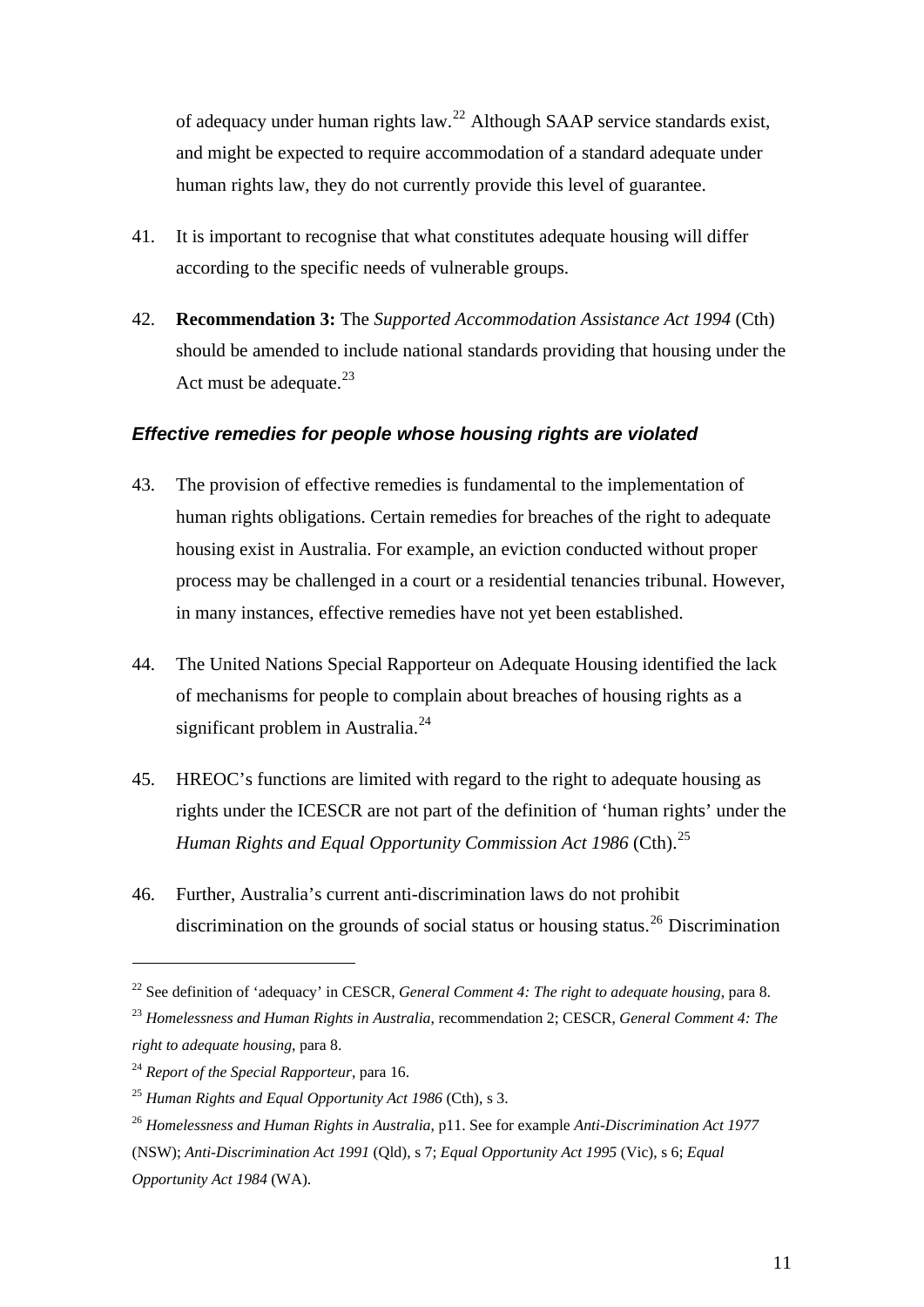<span id="page-11-0"></span>on these grounds is widely experienced by homeless people in the areas of accommodation and the provision of goods and services.

#### *Protection against forced evictions*

- 47. As noted in the Green Paper, forced evictions can be a key factor in leading people into homelessness.[27](#page-11-1)
- 48. Forced evictions are considered to be a violation of a wide range of human rights under international law. Forced evictions usually affect the poorest and most economically vulnerable and marginalised sectors of society.<sup>[28](#page-11-2)</sup>
- 49. The CESCR has identified forced evictions, in particular, as a violation of the human right to adequate housing. The CESCR notes that:

evictions should not result in rendering individuals homeless or vulnerable to the violation of other human rights. Where those affected are unable to provide for themselves, the State party must take all appropriate measures, to the maximum of its available resources, to ensure that adequate alternative housing, resettlement or access to productive land, as the case may be, is available.<sup>[29](#page-11-3)</sup>

- 50. The Commonwealth government must ensure that evictions from all forms of housing do not lead to homelessness.
- 51. Eviction from SAAP accommodation should be a measure of last resort, and no person should be evicted from SAAP accommodation until alternative accommodation is found.
- 52. **Recommendation 4:** The *Supported Accommodation Assistance Act 1994* (Cth) should be amended to ensure that forced eviction from SAAP accommodation is a measure of last resort  $30$

<span id="page-11-1"></span><sup>&</sup>lt;sup>27</sup> Green Paper, Identifying the Problem, p10.

<span id="page-11-2"></span><sup>28</sup> *Report of the Special Rapporteur*, para 67. See also Human Rights Council, *Basic principles and guidelines on development-based evictions and displacement*, 2007, A/HRC/4/18.

<span id="page-11-3"></span><sup>29</sup> CESCR, *General Comment 7: The right to adequate housing: forced evictions*, para 16.

<span id="page-11-4"></span><sup>30</sup> *Homelessness and Human Rights in Australia*, recommendation 3.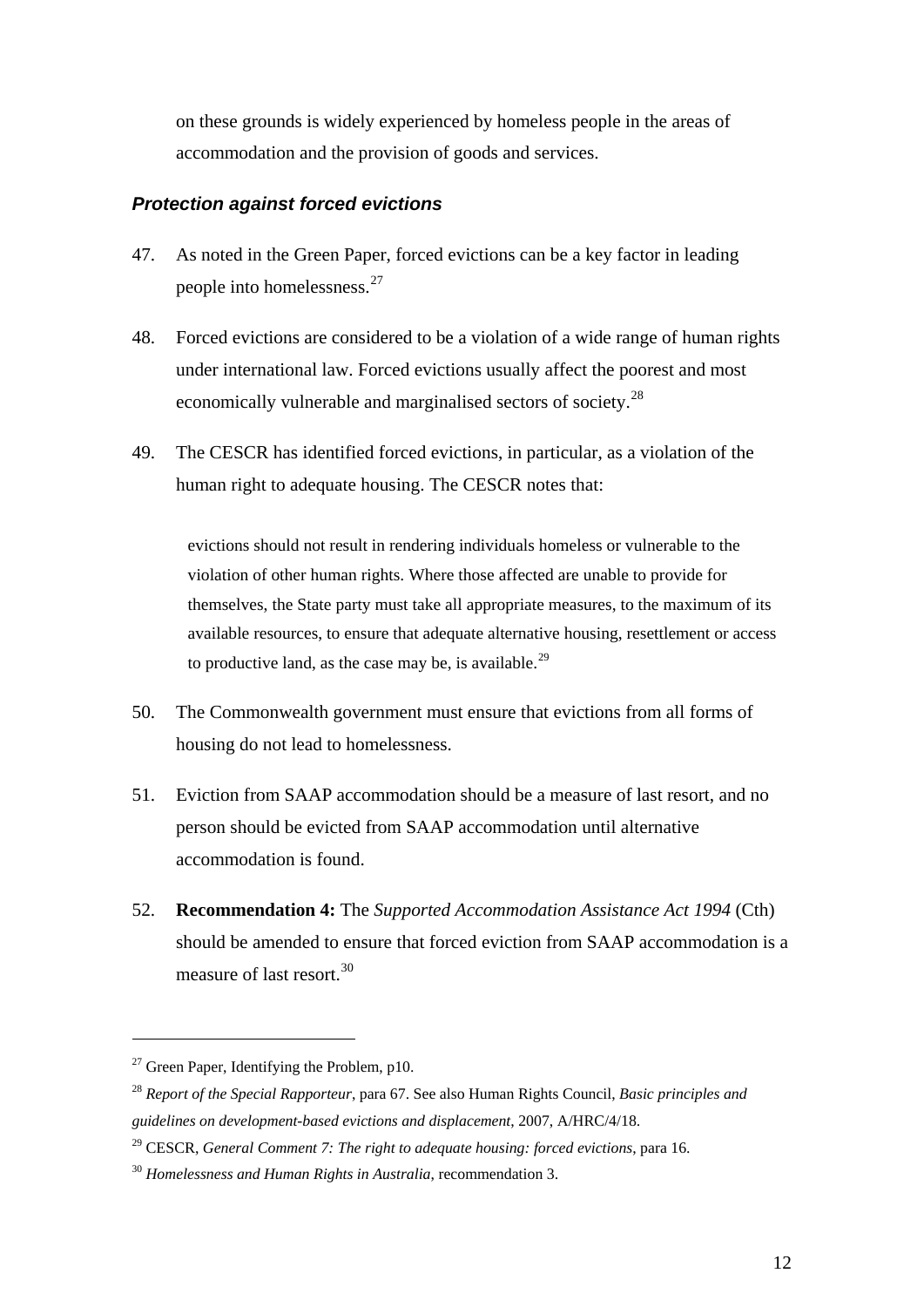- 53. Evictions from public housing can also lead to homelessness. In certain cases, evictions may be a consequence of breaches of behavioural standards. Eviction in these circumstances may be a disproportionate response. Government public housing authorities are under an obligation to ensure that their decision to evict a tenant does not lead to the person being made homeless.
- 54. Evictions from private housing can also lead to homelessness. Where a private landlord is entitled to an eviction order against a private tenant, governments are also required to take all reasonable steps to prevent the person being evicted from becoming homelessness.
- 55. The UN Special Rapporteur on Adequate Housing noted that there is no national policy approach to state and territory residential tenancy legislation in Australia. He commented that in most states and territories these laws 'allow landlords to freely evict tenants, or increase rents requiring the tenant to take formal remedial action to prove such an increase is excessive'.[31](#page-12-0) People who are forcibly evicted are unable to seek adequate compensation and there are no appropriate relocation services for people who cannot secure alternative accommodation themselves.<sup>[32](#page-12-1)</sup>
- 56. In South Africa, the right to adequate housing is protected under the *South African Constitution*. [33](#page-12-2) The South African courts have dealt with the obligations on government authorities to prevent homelessness arising from evictions, including evictions from private housing. The courts have decided that, before making an order to evict a person into homelessness, the court may require the government housing authority to advise the court whether the person will be housed following the eviction. $34$  The court is then able to ensure that the eviction does not lead to the person being made homeless.
- 57. Residential tenancy laws in Australia could be reviewed to enable courts and tribunals to require government housing authorities to advise the court on housing

<span id="page-12-0"></span><sup>31</sup> *Report of the Special Rapporteur*, para 17.

<span id="page-12-1"></span><sup>32</sup> *Report of the Special Rapporteur*, para 69.

<span id="page-12-2"></span><sup>33</sup> *South African Constitution*, s 26.

<span id="page-12-3"></span><sup>34</sup> *Lingwood v The Unlawful Occupiers of R/E of Erf 9 Highlands* (Unreported, High Court of South Africa, Witwatersrand Local Division, Mogagabe AJ,16 October 2007).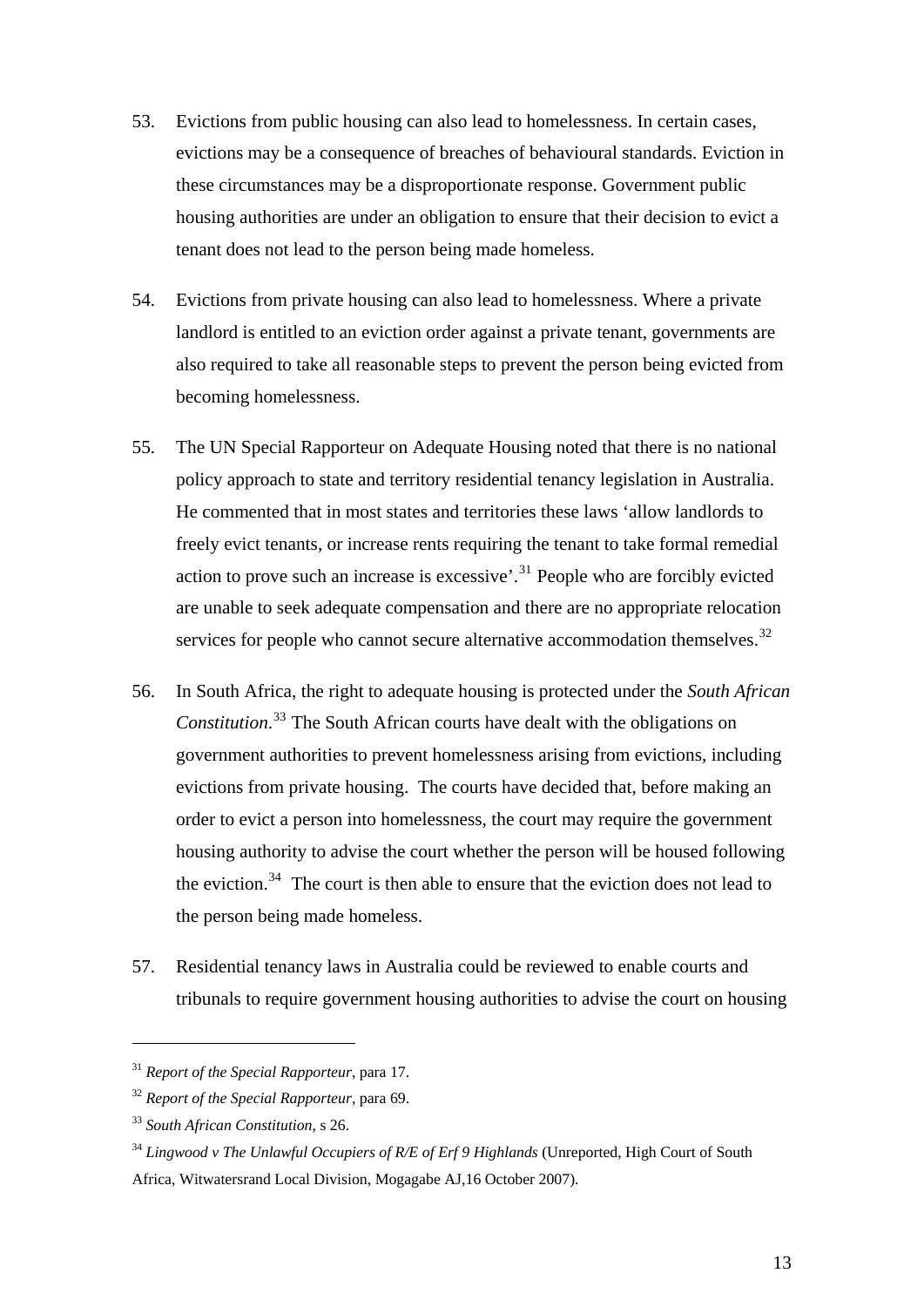<span id="page-13-0"></span>options for a person facing homelessness. This would prevent vulnerable people, particularly where children are involved, from being evicted before arrangements are in place for alternative housing. This is an example of how residential tenancy laws could be improved to help prevent homelessness.

58. **Recommendation 5:** The Commonwealth government should encourage and facilitate a review of state and territory residential tenancy laws in order to ensure compliance with international human rights standards, including protection from forced evictions<sup>[35](#page-13-1)</sup>

#### *The impact of public space laws*

- 59. HREOC welcomes the Green Paper's recognition that people experiencing homelessness are disproportionately affected by public space laws which criminalise poverty and homelessness, prohibiting begging, sleeping, bathing, urinating, storing belongings and drinking in public. Homeless people are also affected by 'move on' powers that authorise police to displace people who occupy and live in public spaces.<sup>[36](#page-13-2)</sup>
- 60. Public space laws disproportionately affect Indigenous people. 'Living rough' in public spaces is the most visible face of Indigenous homelessness and also one of the most complex. People living in the 'long grass' and other groups of Indigenous people who camp in public places, such as riverbeds and parks, may do so for a variety of reasons. Some camp in public places because they have nowhere else to go or no means to get home. Some may choose to live in these places for cultural or social reasons, in light of the lack of alternative forms of culturally appropriate housing.
- 61. The Australian Housing and Urban Research Institute argues that:

<span id="page-13-1"></span><sup>35</sup> This recommendation was also made in the *Report of the Special Rapporteur*, para 131.

<span id="page-13-2"></span><sup>36</sup> See for example: *Police Powers and Responsibilities Act 2000* (Qld), ss 46-48; *Law Enforcement (Powers and Responsibilities) Act 2002* (NSW), s 197; *Summary Offences Act 1953* (SA), s 18; *Police Offences Act 1935* (Tas), s 15B; *Summary Offences Act 2002* (NT), s 47A; *Crime Prevention Powers Act 1998* (ACT), s 4.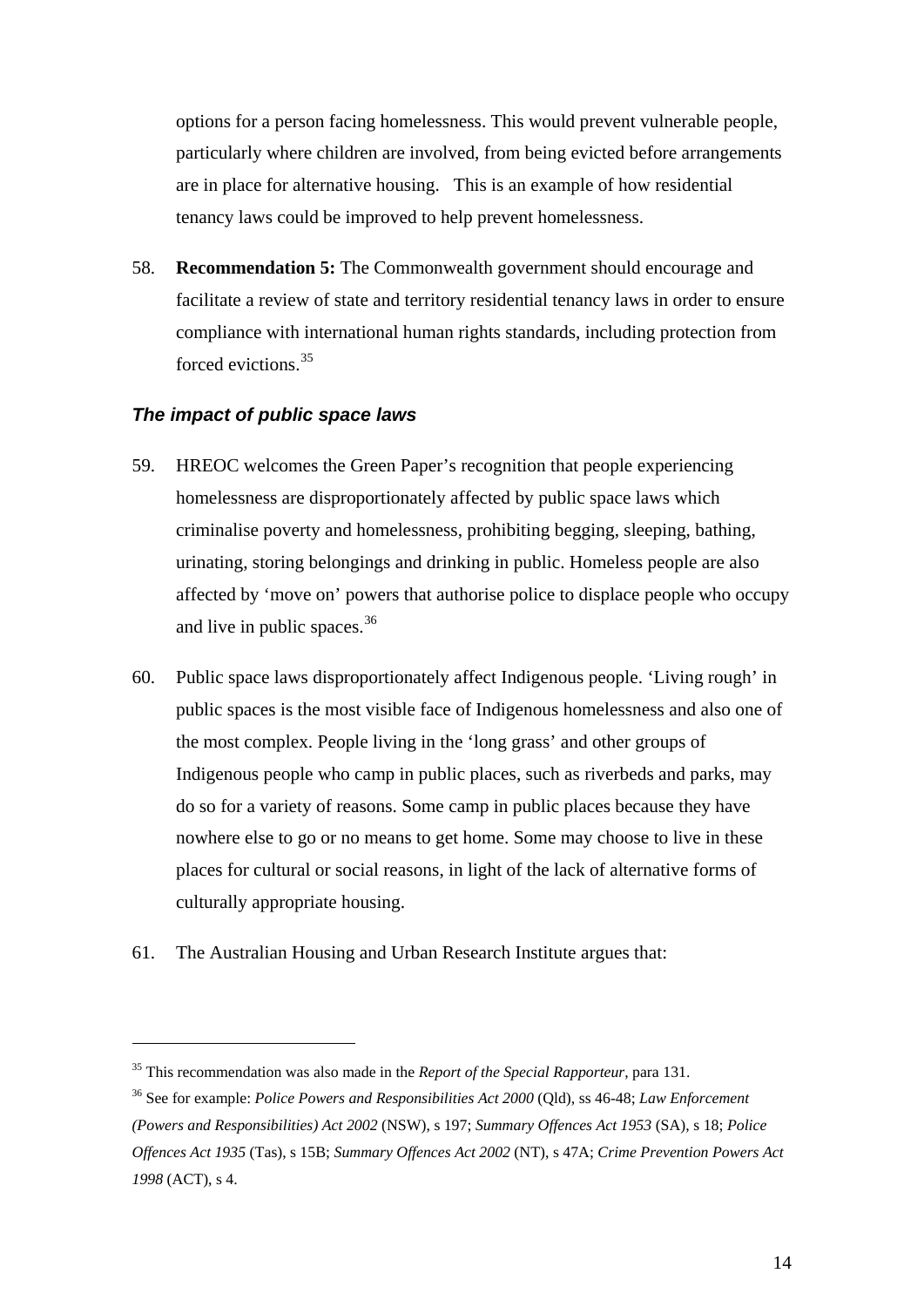A person may have a sense of 'home', and a sense of belonging to a place (or set of places), and a recognition and acceptance in such a place, but nevertheless may not have any conventional accommodation.<sup>[37](#page-14-0)</sup>

- 62. This complexity requires consideration when developing a range of appropriate responses to Indigenous homelessness, including outreach health, income and support services.
- 63. Indigenous people living in public places often come into contact with the justice system through 'move on' laws which leave them feeling harassed. There are also concerns that the use of police enforcement measures, such as tasers, on homeless people who have mental illness, heart conditions, are elderly or young, or may be using drugs and alcohol, poses a greater risk of serious harm. Further, contact with the police through the 'move on' laws can easily escalate resulting in more serious charges that may lead to imprisonment. This is of concern given the current over-representation of Indigenous people within the criminal justice system.
- 64. Enforcement of public space laws through fines, arrest and imprisonment undermines the objectives of bringing people into stable housing and maximising their social inclusion.
- 65. International jurisprudence suggests that these laws may violate the right to freedom from cruel, inhuman or degrading treatment or punishment.<sup>[38](#page-14-1)</sup> Courts in the United States have held that these types of laws violate the constitutional right to freedom from cruel and unusual punishment because they punish homeless people on the basis of their status and not because of their conduct.<sup>[39](#page-14-2)</sup> When there

<span id="page-14-0"></span><sup>37</sup> Memmott, P., Long, S., Chambers, C., and Spring, F., *Categories of Indigenous 'homelessness' people and good practice responses to their needs*, Australian Housing and Urban Research Institute, 2003, p(i).

<span id="page-14-1"></span><sup>38</sup> *International Covenant on Civil and Political Rights* (ICCPR), article 7; CRC, article 37; Lynch, P. and Cole, J., 'Homelessness and Human Rights: Regarding and Responding to Homelessness as a Human Rights Violation', *Melbourne Journal of International Law*, 2003, vol 4, pp147-149.

<span id="page-14-2"></span><sup>&</sup>lt;sup>39</sup> *Jones v City of Los Angeles*, No. CV 03-01142 ER, (9<sup>th</sup> Cir. 2006); *State v. Wicks*, Nos. 2711742 & 2711743, (Ore. Cir. Ct. Multnomah County 2000). See also The National Coalition for the Homeless and The National Law Center on Homelessness & Poverty, *A Dream Denied: The Criminalisation of Homelessness in U.S. Cities*, 2006, pp10, 79-105.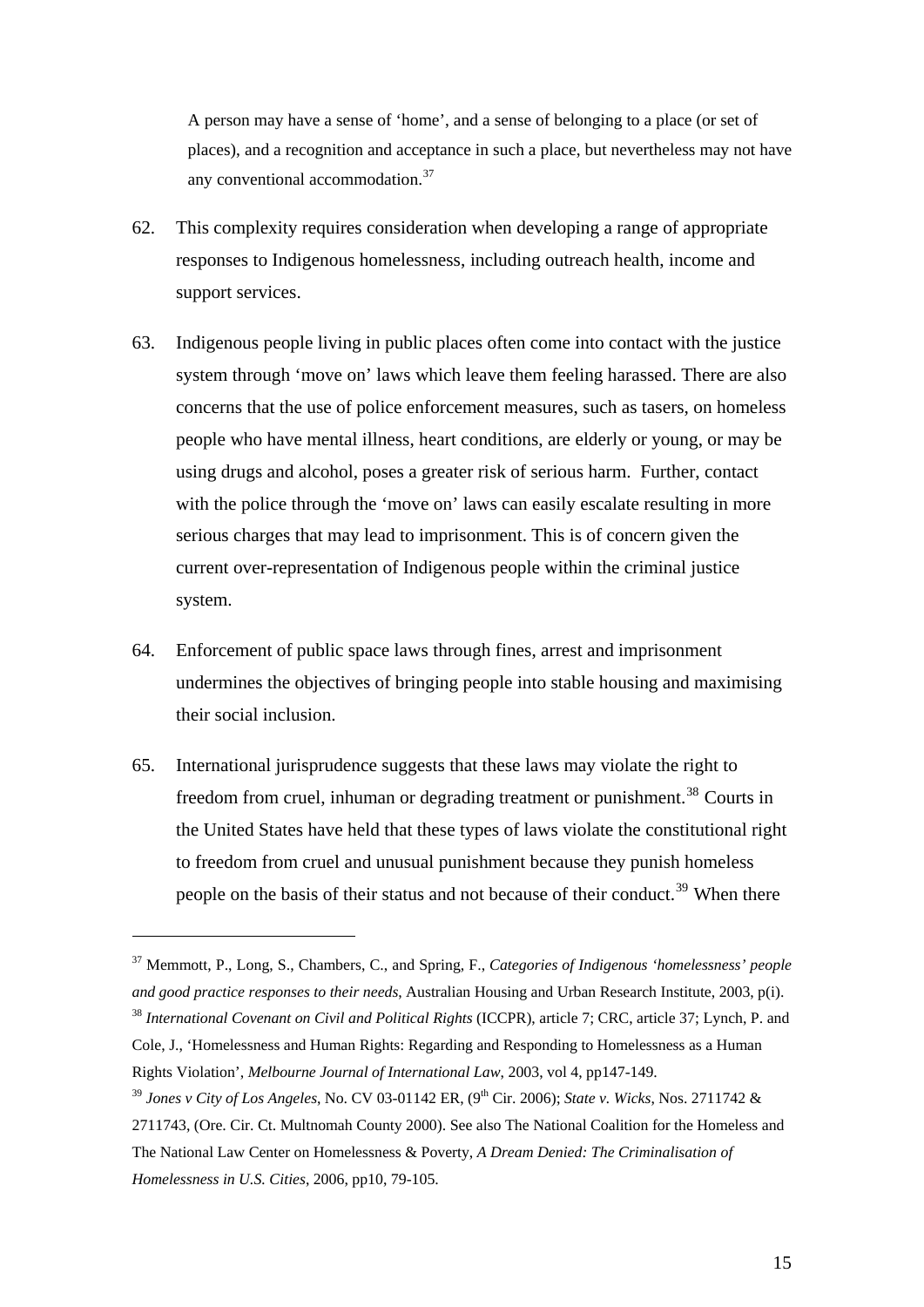<span id="page-15-0"></span>is insufficient crisis accommodation or public housing to support homeless people, homeless people are forced to break the law involuntarily as they have no alternative but to perform these acts in public.<sup>40</sup>

- 66. The existence of laws which criminalise poverty and homelessness was identified by the Special Rapporteur on Adequate Housing as a significant impediment to Australia's implementation of the right to adequate housing.<sup>[41](#page-15-1)</sup>
- 67. **Recommendation 6:** State and territory governments should be encouraged to review and amend laws that disproportionately impact upon people experiencing homelessness, such as public drinking laws and public sleeping laws, to ensure that fundamental human rights are protected. $42$

## **Women**

- 68. As highlighted in the Green Paper, domestic and family violence is the leading cause of homelessness amongst women.<sup>[43](#page-15-3)</sup>
- 69. HREOC supports the acknowledgment that finding secure and affordable housing options for all women escaping violence must be a priority. It is also important to ensure that housing is appropriate and adapted to meet the diverse needs of different women.[44](#page-15-4) In some cases, women may require financial support to assist them to remain in the family home after the perpetrator of violence has moved out. In other cases, support must be directed at facilitating the transition from a refuge into independent, appropriate and stable accommodation.<sup>[45](#page-15-5)</sup>

1

<sup>40</sup> *Pottinger v Miami*, 810 F Supp 1551 (SD Fla, 1992).

<span id="page-15-1"></span><sup>41</sup> *Report of the Special Rapporteur*, paras 47, 132.

<span id="page-15-2"></span><sup>42</sup> *Report of the Special Rapporteur*, para 132.

<span id="page-15-3"></span><sup>43</sup> Green Paper, pp15, 21, 41.

<span id="page-15-4"></span><sup>&</sup>lt;sup>44</sup> Green Paper, p21.

<span id="page-15-5"></span><sup>45</sup> Tually, S., Beer, A., and Faulkner, D., *Too Big to Ignore: Future Issues for Australian Women's Housing 2006-2025*, Australian Housing and Urban Research Institute, Executive Summary, September 2007, p(v).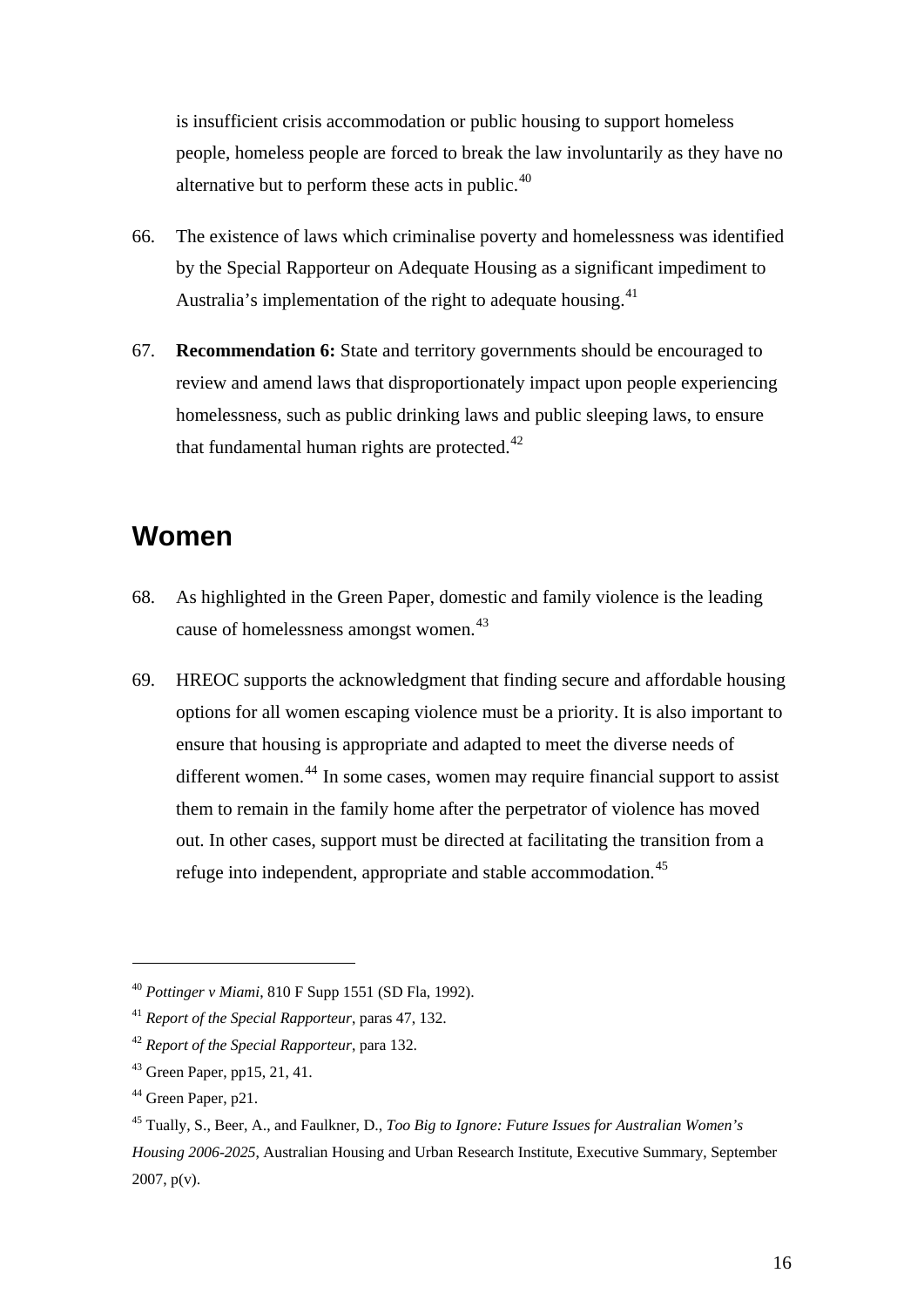- 70. The government's new approach to homelessness must be fully integrated with strategies to address violence against women and their children, including the proposed National Plan on Reducing Violence against Women and Children, in order secure the human rights of women experiencing domestic and family violence.
- 71. **Recommendation 7**: The government's homelessness strategy should be fully integrated with the development of the National Plan on Reducing Violence against Women and Children.
- 72. Another major factor that affects the housing circumstances of women is relationship breakdown. This is noted by the Green Paper as one of the main socio-economic causes of homelessness in Australia.<sup>[46](#page-16-0)</sup>
- 73. The termination of a marriage or a long-term relationship can have a significant adverse effect on the financial circumstances of women.<sup> $47$ </sup> This effect may be particularly acute for women with dependent children and older women who may have had a longer period of dependency on a partner with less ability to secure an independent income. Women overall have a lower earning capacity than men due to several factors including:
	- that women primarily fulfil caring responsibilities
	- pay inequity
	- over representation of women in lower paid, insecure, casual employment.<sup>[48](#page-16-2)</sup>
- 74. Consequently, strategies to address women's economic security and independence, including during and following separation and divorce, and across the lifecycle are essential to ensuring sustainable housing outcomes.
- 75. **Recommendation 8:** The government's homelessness strategy should incorporate strategies which address the particular vulnerability of women to homelessness due to poverty and lack of economic security.

<span id="page-16-0"></span><sup>&</sup>lt;sup>46</sup> Green Paper, p20.

<span id="page-16-1"></span><sup>47</sup> AHURI, *Too Big to Ignore*, Executive Summary, p(v).

<span id="page-16-2"></span><sup>48</sup> HREOC, *Listening Tour Community Report* (2008, forthcoming).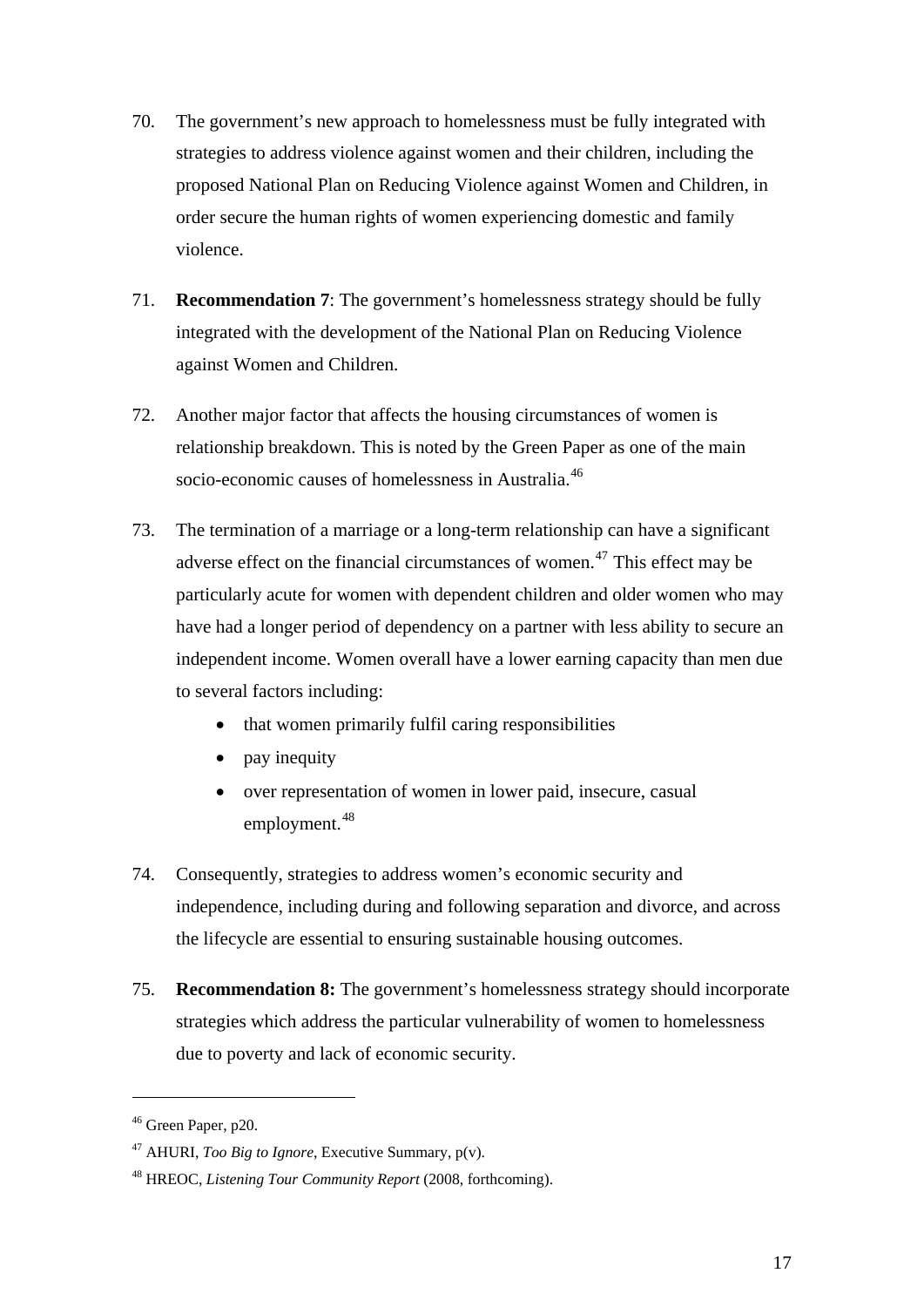## <span id="page-17-0"></span>**Children and Young people**

- 76. As noted in the Green Paper, child and youth homelessness is one of the biggest problems facing Australia. Young people experiencing homelessness are among the most marginalised people in our society and are at risk of serious breaches of their rights as set out in the *Convention on the Rights of the Child* (CRC), including rights to an adequate standard of living, education, safety and health.
- 77. HREOC supports the range of initiatives outlined in the Green Paper for improving education, training and employment outcomes and family connections of young people experiencing homelessness.

#### *Supported Accommodation Assistance Program services*

- 78. HREOC welcomes the government's acknowledgment that homelessness services often lack the capacity and resources to adequately support the needs of the large numbers of families with children, and independent young people seeking assistance.
- 79. The Green Paper identifies that children are not counted in SAAP data collection as clients and funding for responding to the needs of children is not specifically allocated through SAAP.<sup>[49](#page-17-1)</sup>
- 80. Specifically, the SAA Act does not recognise children and young people below school leaving age as a specific group for the purpose of making service agreements, unless they are part of families or accompanying women.<sup>[50](#page-17-2)</sup> It is assumed that these children and young people will be looked after by state child protection authorities.<sup>[51](#page-17-3)</sup> This means there are no targeted resources to assist children and young people experiencing homelessness.

<span id="page-17-1"></span><sup>&</sup>lt;sup>49</sup> Green Paper, Structure of the Supported Accommodation Assistance Program, p29.

<span id="page-17-2"></span><sup>50</sup> *Supported Accommodation Assistance Act 1994* (Cth), s 13(1).

<span id="page-17-3"></span><sup>51</sup> National Youth Commission, *Australia's Homeless Youth: A Report of the National Youth Commission Inquiry into Youth Homelessness*, 2008, Brunswick, para 9.8.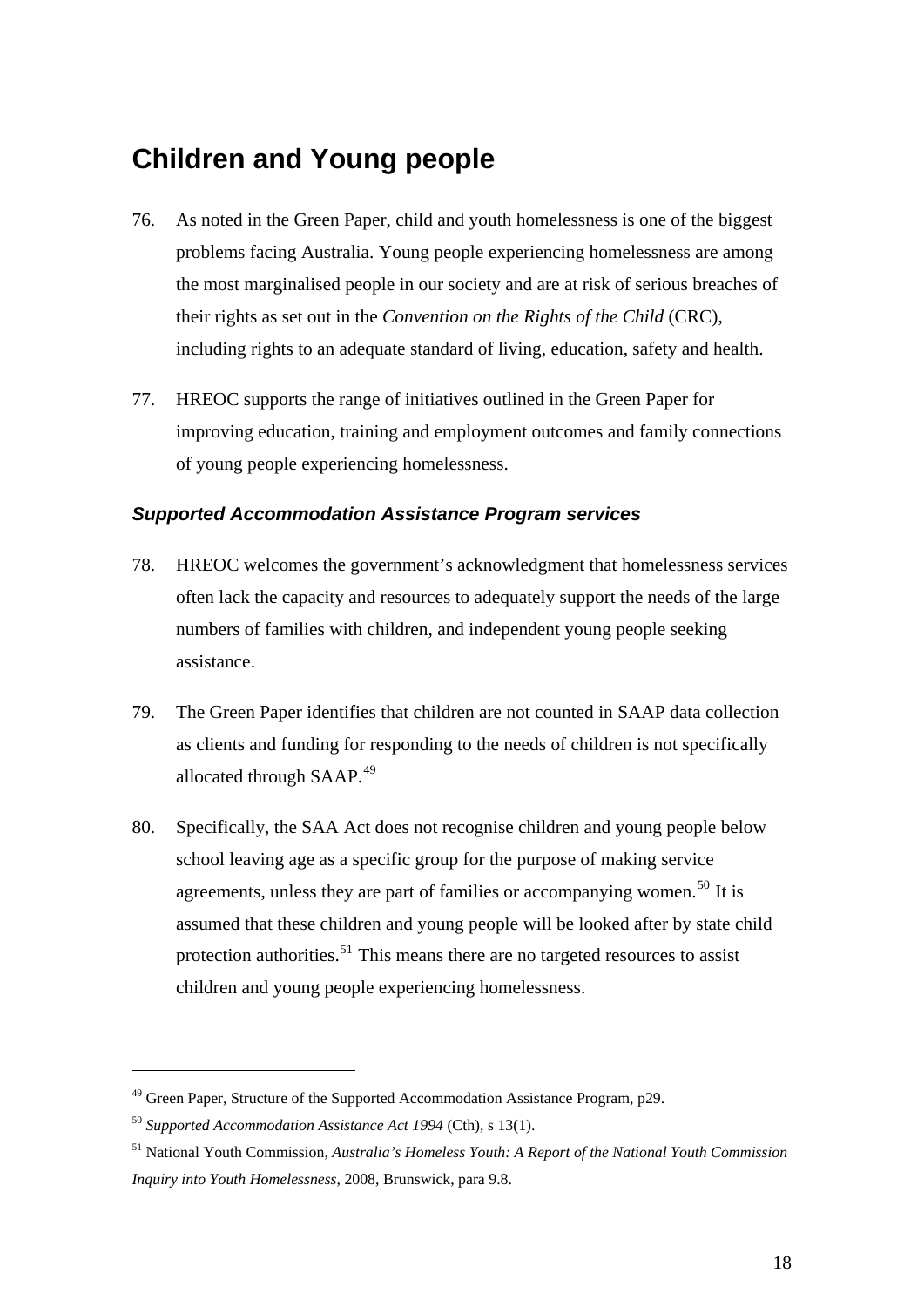- <span id="page-18-0"></span>81. **Recommendation 9:** The SAAP funding framework should be amended to recognise children and young people as a specific client group so that designated funding can be provided for adequate child-specific services.
- 82. HREOC notes the Preamble of the SAA Act makes reference to the CRC.
- 83. Article 3 of the CRC requires that in 'all actions concerning children, whether undertaken by private or public social welfare institutions, courts of law, administrative authorities or legislative bodies, the best interests of the child shall be a primary consideration'.
- 84. Currently, consideration of this principle and other child rights are not incorporated into processes for developing policy and delivering services to children and young people experiencing homelessness.
- 85. **Recommendation 10:** The *Supported Accommodation Assistance Act 1994* (Cth) should be amended to incorporate the best interests of the child as a principle guiding both the development of SAAP policy and the delivery of homelessness services that affect children.

#### *Care and protection services*

- 86. The Green Paper highlights the well-documented correlation between state care and protection and homelessness.<sup>[52](#page-18-1)</sup>
- 87. HREOC notes that there is evidence that a large number of children and young people are referred to and seek assistance from SAAP services when state care and protection services are unable to provide them with adequate support.<sup>[53](#page-18-2)</sup> There is also evidence that young people who leave care when they reach a certain age are at significant risk of becoming homeless.<sup>[54](#page-18-3)</sup>
- 88. HREOC acknowledges that the government is currently developing a national child protection framework to address these issues. HREOC urges that this

<span id="page-18-1"></span><sup>52</sup> Green Paper, Causes of homelessness, p24.

<span id="page-18-2"></span><sup>53</sup> National Youth Commission, *Australia's Homeless Youth*, paras 9.9-9.20.

<span id="page-18-3"></span><sup>54</sup> National Youth Commission, *Australia's Homeless Youth*, paras 9.21-9.44.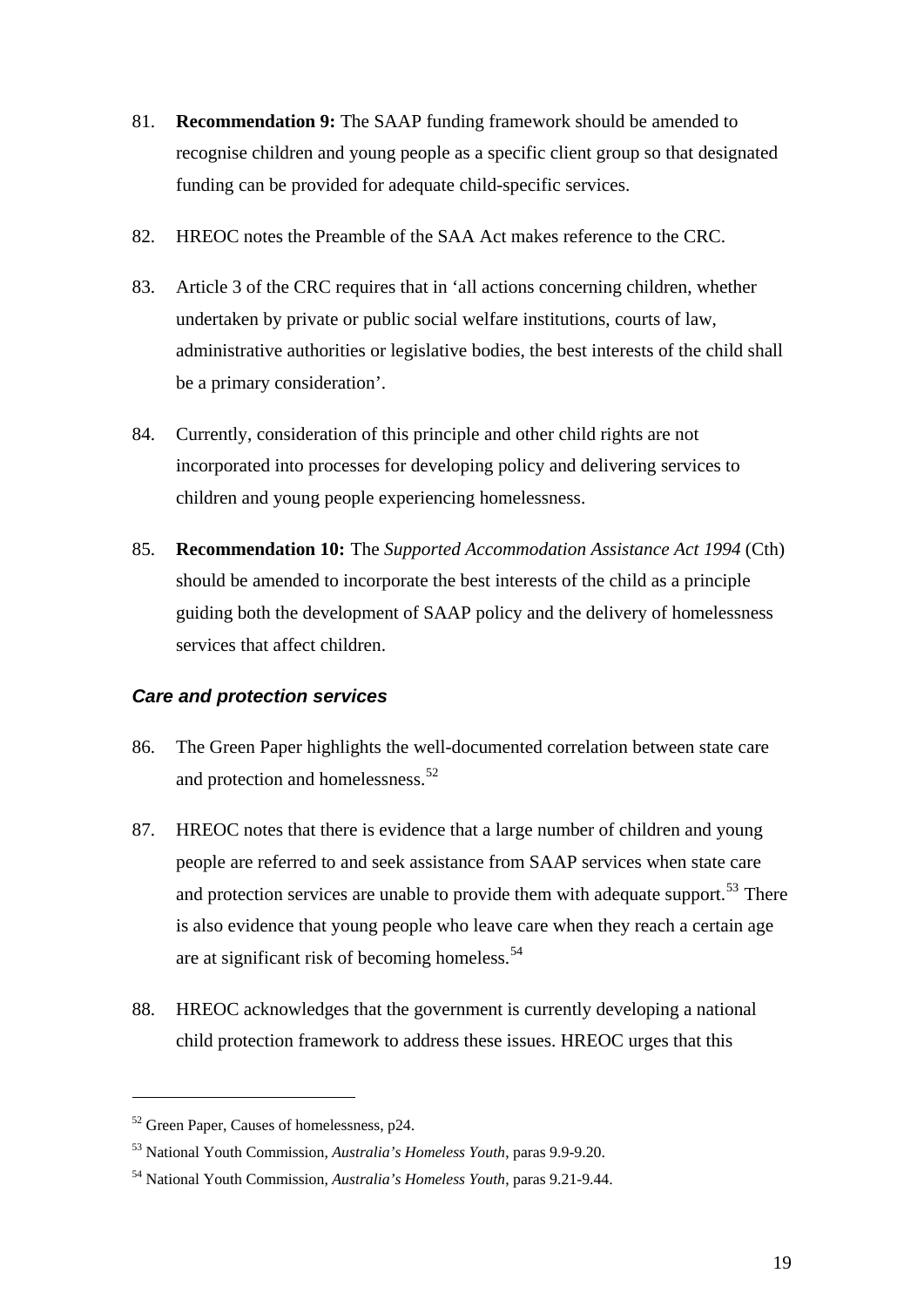<span id="page-19-0"></span>framework be fully integrated with the government's new approach to homelessness.<sup>55</sup>

89. **Recommendation 11:** The Commonwealth government should coordinate the development of a national care and protection policy to ensure that children at risk of homelessness are given prioritised support.

#### *Services for Indigenous children*

- 90. As has been frequently reported, most recently in the *Little Children are Sacred* report, there is a high prevalence of child abuse in Indigenous communities.<sup>[56](#page-19-1)</sup> Indigenous children at risk of abuse are vulnerable to becoming homeless.
- 91. Access to Indigenous community services is an important means of preventing vulnerable children from becoming homeless.
- 92. The 2007 Social Justice Report examined the 'Safe Families' program run by Tangentyere Council in Alice Springs as a way of providing culturally appropriate accommodation and support for children at risk or already involved in the child protection system.[57](#page-19-2) Safe Families has achieved great success and provides an essential service but has experienced difficulty in gaining sustainable funding. This demonstrates the need for more streamlined and less bureaucratic funding processes in the homelessness sector.
- 93. Initiatives like the 'Safe Haven' partnership between the Commonwealth government and Queensland government to provide appropriate accommodation and support to avoid children's placement with child protection authorities should also be considered in other parts of the country.[58](#page-19-3)

1

<sup>&</sup>lt;sup>55</sup> Green Paper, Government reforms that will affect homelessness, p73.

<span id="page-19-1"></span><sup>&</sup>lt;sup>56</sup> Northern Territory Government, Board of Inquiry into Protection of Aboriginal Children from Sexual Abuse, *Ampe Akelyernemane Meke Mekarle 'Little Children are Sacred'*, 2007, available at [http://www.nt.gov.au/dcm/inquirysaac/pdf/bipacsa\\_final\\_report.pdf](http://www.nt.gov.au/dcm/inquirysaac/pdf/bipacsa_final_report.pdf).

<span id="page-19-2"></span><sup>57</sup> HREOC, *Social Justice Report*, 2007, available at

[http://www.humanrights.gov.au/social\\_justice/sj\\_report/sjreport07/index.html](http://www.humanrights.gov.au/social_justice/sj_report/sjreport07/index.html).

<span id="page-19-3"></span><sup>58</sup> See Queensland Government, *Safe Haven*, available at

http://www.communities.qld.gov.au/family/safe-haven/.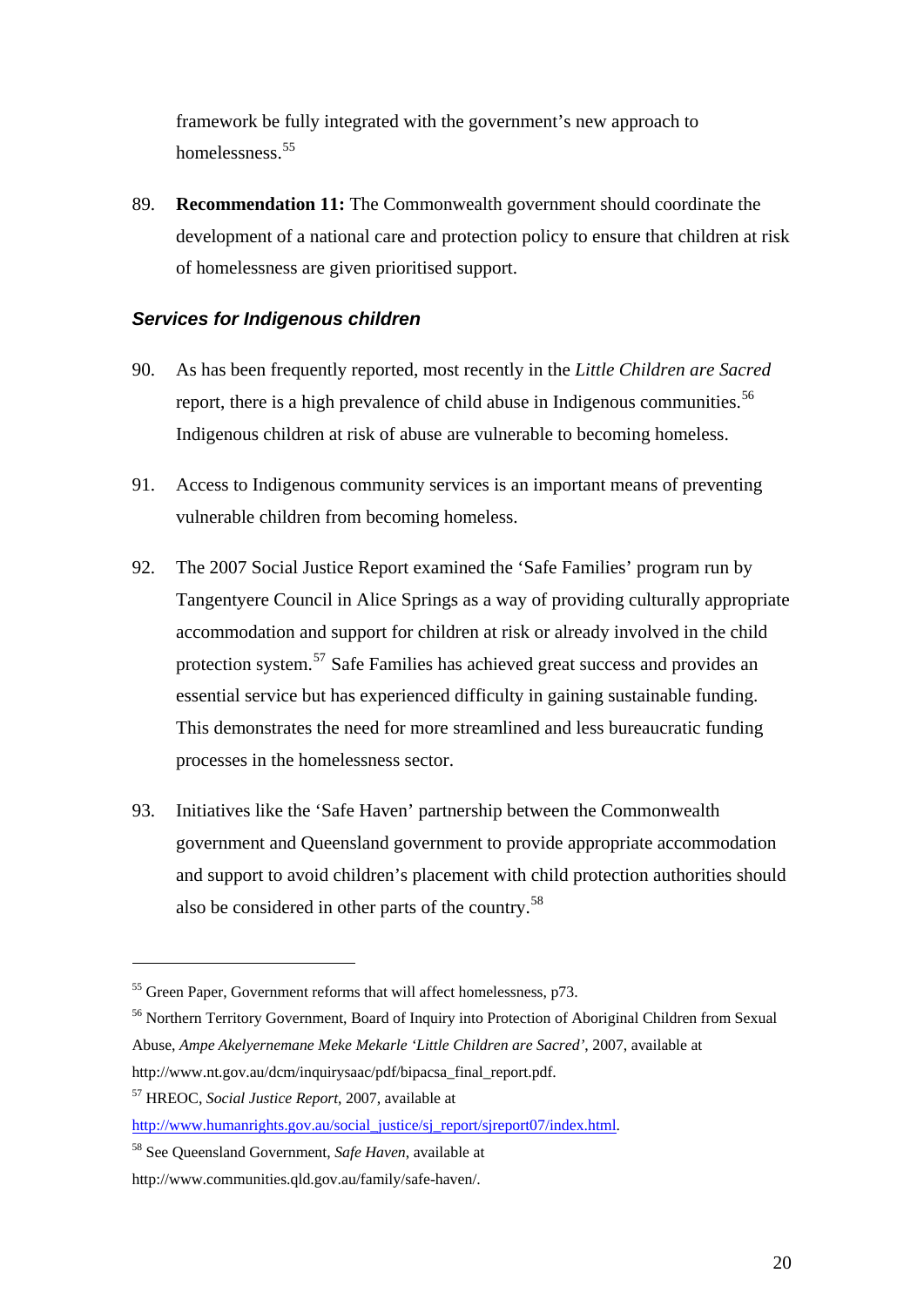<span id="page-20-0"></span>94. **Recommendation 12:** Indigenous community programs and services that provide accommodation and support for Indigenous children at risk should be identified and supported.

## **Indigenous people**

<u>.</u>

#### *Indigenous definitions of homelessness*

- 95. The Green Paper rightly points out that Indigenous people are likely to experience homelessness because of the high levels of social and economic disadvantage.
- 96. According to the 2006 Census, there were 4116 Indigenous people who were homeless on Census night. This included 2283 Indigenous people with no conventional accommodation (i.e. in improvised dwellings or sleeping rough), 662 in hostels, refuges or night shelters, and 1171 residing temporarily with others.[59](#page-20-1) The Northern Territory recorded the largest number of Indigenous homeless people (1143), followed by Queensland (1019). $^{60}$  $^{60}$  $^{60}$
- 97. Correspondingly, there were 16 200 Aboriginal and Torres Strait Islander people aged 15 years or over who received SAAP support in 2005-06, making up 17% of all SAAP clients.<sup>[61](#page-20-3)</sup> In every state and territory, Indigenous clients of SAAP services were substantially over-represented relative to the proportion of Indigenous people in those jurisdictions. $62$
- 98. However, Indigenous homelessness can be a distinct experience from non-Indigenous homelessness, with different causes, dynamics and solutions. Various reports have argued that there needs to be a distinct definition of Indigenous homelessness:

<span id="page-20-1"></span><sup>59</sup> Australian Bureau of Statistics (ABS), Australian Institute of Health and Welfare, *The Health and Welfare of Australia's Aboriginal and Torres Strait Islander Peoples*, Canberra 2008, Table 4.16.

<span id="page-20-2"></span><sup>60</sup> ABS, *The Health and Welfare of Australia's Aboriginal and Torres Strait Islander Peoples*, p46.

<span id="page-20-3"></span><sup>61</sup> ABS, *The Health and Welfare of Australia's Aboriginal and Torres Strait Islander Peoples*, Table 4.17.

<span id="page-20-4"></span><sup>62</sup> ABS, *The Health and Welfare of Australia's Aboriginal and Torres Strait Islander Peoples*, p47.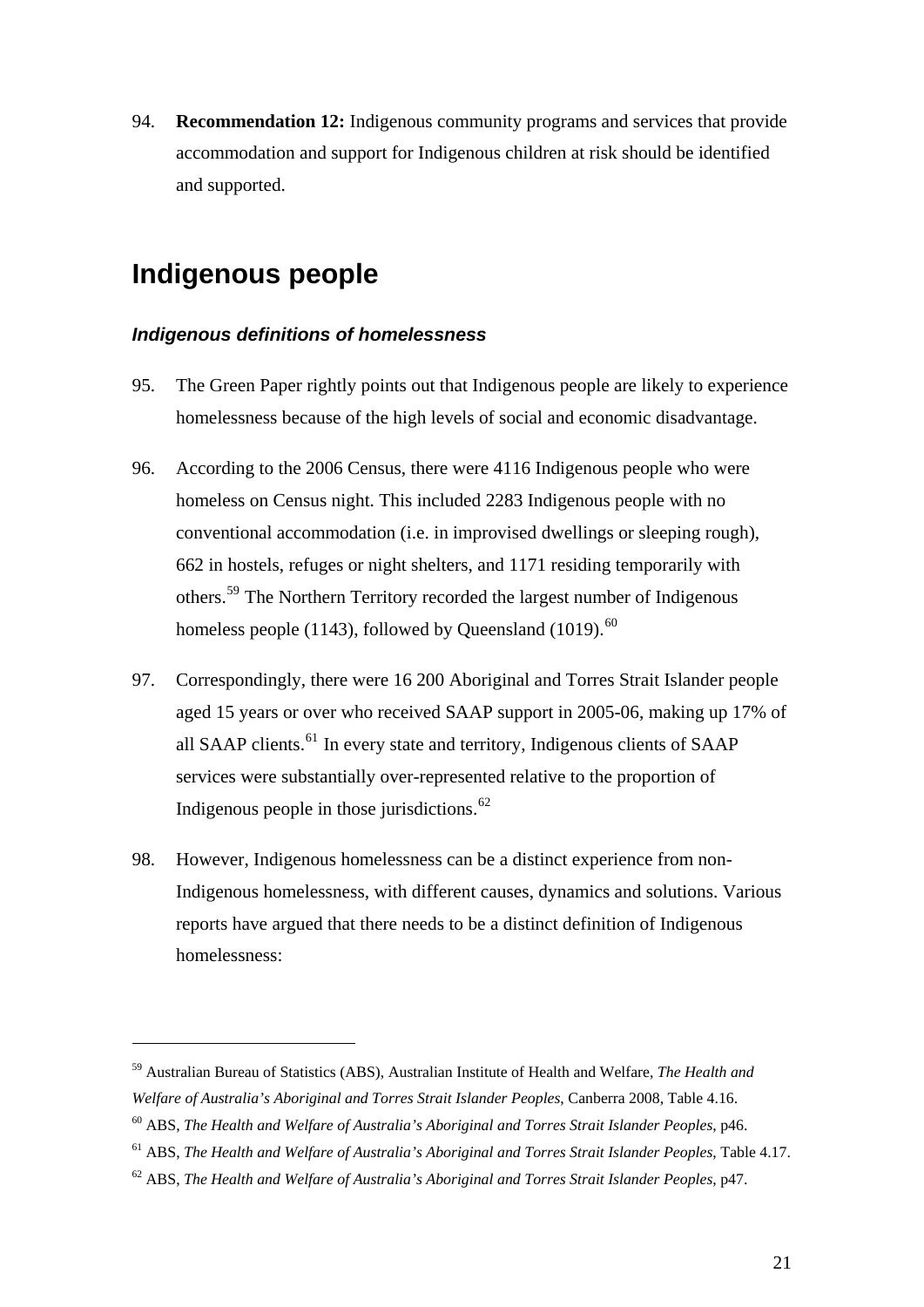the notion of 'home' or 'house' can be differently perceived by Indigenous and non Indigenous. Housing for Indigenous communities necessitates a close examination of its cultural adequacy to the way of life of these communities.<sup>[63](#page-21-0)</sup>

- 99. The 2006 report *Indigenous Homelessness within Australia* recognises five different forms of Indigenous homelessness:
	- spiritual homelessness (separation from traditional land or family)
	- overcrowding

1

- relocation and transient homelessness (which results in temporary, intermittent and often cyclical patterns of homelessness due to transient and mobile lifestyles, and also results in a larger proportion of the Aboriginal and Islander population, relative to the non-Indigenous population, having to travel to obtain services)
- escaping from unsafe or unstable homes
- lack of access to any stable shelter (i.e. 'nowhere to go').  $64$
- 100. These categories are more complex and nuanced that the definition used in the Green Paper (primary, secondary and tertiary homelessness).
- 101. National consultations undertaken as part of the 2006 *Indigenous Homelessness within Australia* report all argued for the inclusion of the spiritual element to articulate another dimension of homelessness that is distinct from non-Indigenous experience, as well as to reinforce the deep Indigenous connection to land and country.[65](#page-21-2) Disconnection from land and country impacts negatively on individual, family and community wellbeing. Addressing homelessness is not just about bricks and mortar, but helping to re-establish the connections that build strong Indigenous communities.

<span id="page-21-0"></span><sup>63</sup> United Nations Special Rapporteur on adequate housing, *Preliminary Observations*, Mission to Australia, 31 July – 15 August 2006, Canberra, 15 August 2006, p8, available at

[http://www.hreoc.gov.au/social\\_justice/international\\_docs/pdf/un\\_sp\\_housing\\_missiontoaustralia\\_15aug](http://www.hreoc.gov.au/social_justice/international_docs/pdf/un_sp_housing_missiontoaustralia_15aug2006.pdf) [2006.pdf](http://www.hreoc.gov.au/social_justice/international_docs/pdf/un_sp_housing_missiontoaustralia_15aug2006.pdf) 

<span id="page-21-1"></span><sup>64</sup> Commonwealth of Australia, Commonwealth Advisory Committee on Homelessness and the Department of Families, Community Services and Indigenous Affairs, *Indigenous Homelessness within Australia'*, 2006, p9.

<span id="page-21-2"></span><sup>65</sup> Commonwealth of Australia, *Indigenous Homelessness within Australia*, 2006, p9.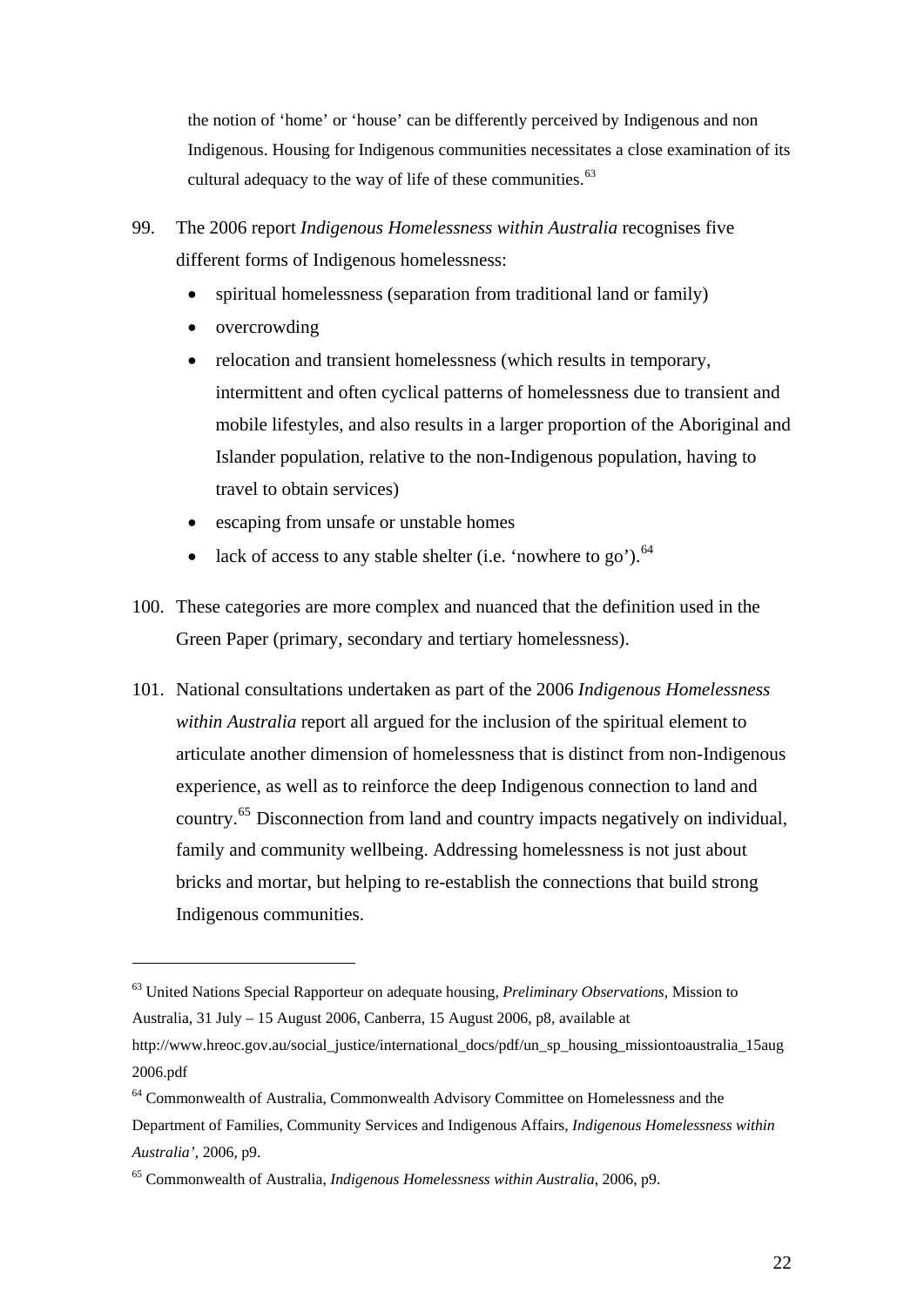<span id="page-22-0"></span>102. Homelessness, like all issues affecting Indigenous people, needs to be treated holistically. Housing and any other support services need to be built on a foundation of cultural safety and as part of broader community development.

#### *Indigenous housing crisis*

- 103. In 2006, the Special Rapporteur on Adequate Housing identified that there was an Indigenous housing crisis in Australia. He argued that the following factors have led to a 'severe housing crisis' which is likely to worsen in coming years as a result of the rapid rate of population growth in Indigenous communities:
	- lack of affordable and culturally appropriate housing
	- lack of appropriate support services
	- significant levels of poverty
	- $\bullet$  underlying discrimination.<sup>[66](#page-22-1)</sup>
- 104. Further factors that contribute to Indigenous homelessness include:
	- Many Indigenous people enter poverty and homelessness as a result of poor educational and employment opportunities
	- Indigenous people are vulnerable to homelessness when they are forced to move in order to access employment and income support
	- The removal or temporary suspension of welfare benefits can increase the chances of an Indigenous person becoming homeless
	- A recent survey of housing in the Northern Territory by Professor Torzillo found that 65% of houses surveyed in remote communities did not have a working shower. Such inadequate housing can severely impact on the health of residents. While we applaud initiatives to improve health through better housing, like the 'Fixing Houses for Better Health' program, there is still a long way to go if we are to close the gap in Indigenous and non-Indigenous housing and health outcomes.
	- The amendments to the *Aboriginal Land Rights Act 1976* (NT) were a point of concern noted by the Special Rapporteur, as contributing to inadequate housing, by undermining security of tenure. More recently, the Social Justice Report 2007 outlined concerns about the compulsory acquisition of property

<span id="page-22-1"></span><sup>66</sup> *Report of the Special Rapporteur*, paras 80, 85.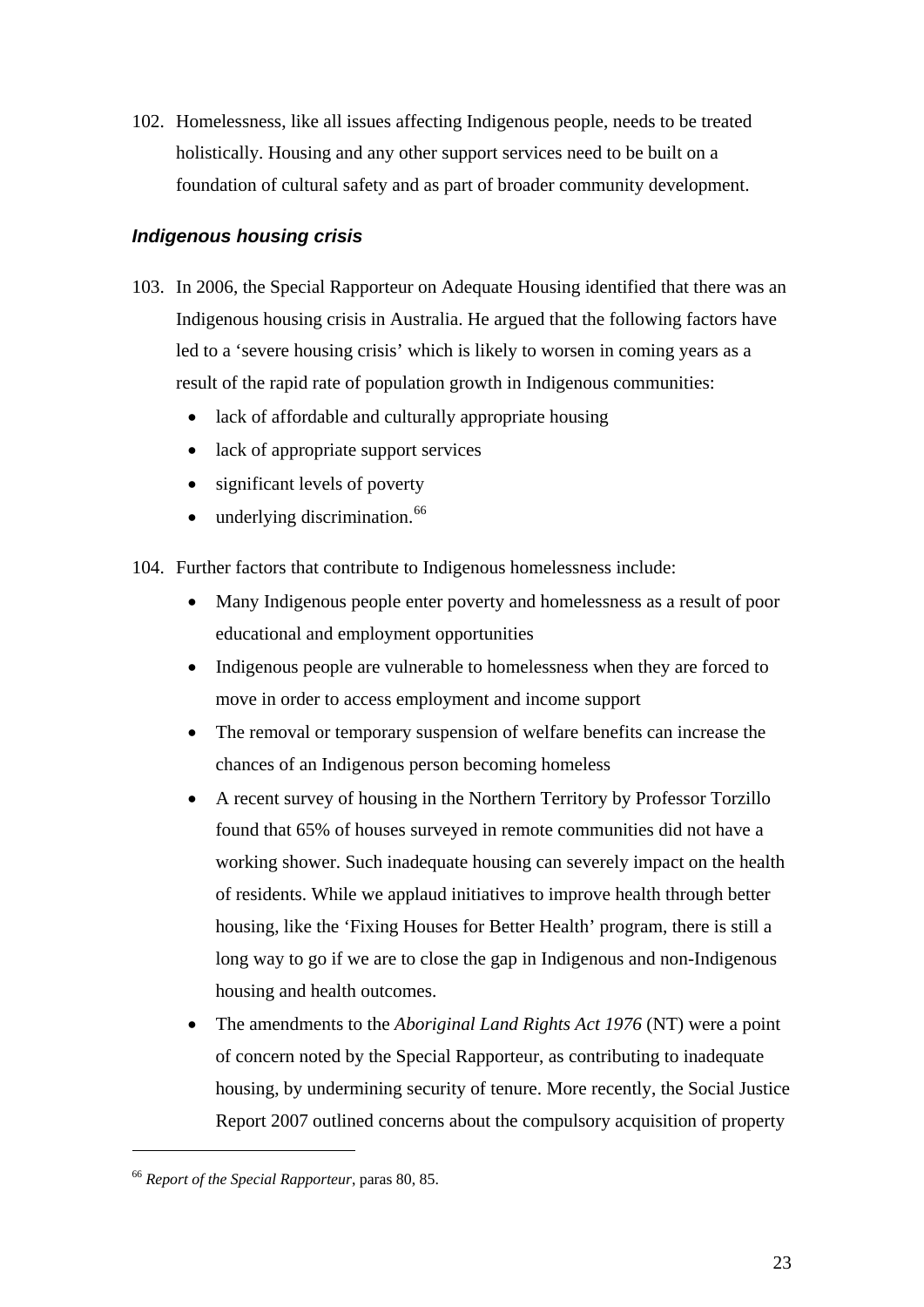<span id="page-23-0"></span>without the protection of just terms compensation as further undermining security of tenure on a community-wide level.

- Ensuring that housing is culturally appropriate is necessary to make a difference to Indigenous homelessness. This means that consultation must occur with local people to ensure that housing design meets local cultural and environmental needs.<sup>[67](#page-23-1)</sup>
- 105. HREOC supports the broad intention to move away from the crisis model of the SAAP service provision towards a more integrated, holistic response that addresses the Indigenous housing crisis.
- 106. However, there also seems to be a shift towards provision of services through mainstream agencies. The experience of mainstreaming Indigenous services thus far has been problematic. Given that Indigenous homelessness is so complex, a one size fits all approach will not give enough flexibility and creativity to solve the problem of Indigenous homelessness. In this regard, it is important to ensure that specific services for Indigenous people, especially services provided by Indigenous staff, are well resourced and made accessible to Indigenous communities.
- 107. **Recommendation 13**: The work of the National Joint Policy Commission on Indigenous Housing should be integrated with the strategies targeting homelessness to ensure a comprehensive national approach to Indigenous housing and homelessness.

#### *Overcrowding – hidden homelessness*

<u>.</u>

108. Overcrowding is the hidden face of Indigenous homelessness. In 2004-05, nationally, 26.9% of Indigenous people (aged 18 years and older) were living in

<span id="page-23-1"></span> $67$  The CESCR has noted that cultural adequacy is an essential aspect of housing adequacy: "the way housing is constructed, the building materials used and the policies supporting these must appropriately enable the expression of cultural identity and diversity of housing": CESCR, *General Comment 4: The right to adequate housing,* para 8(g).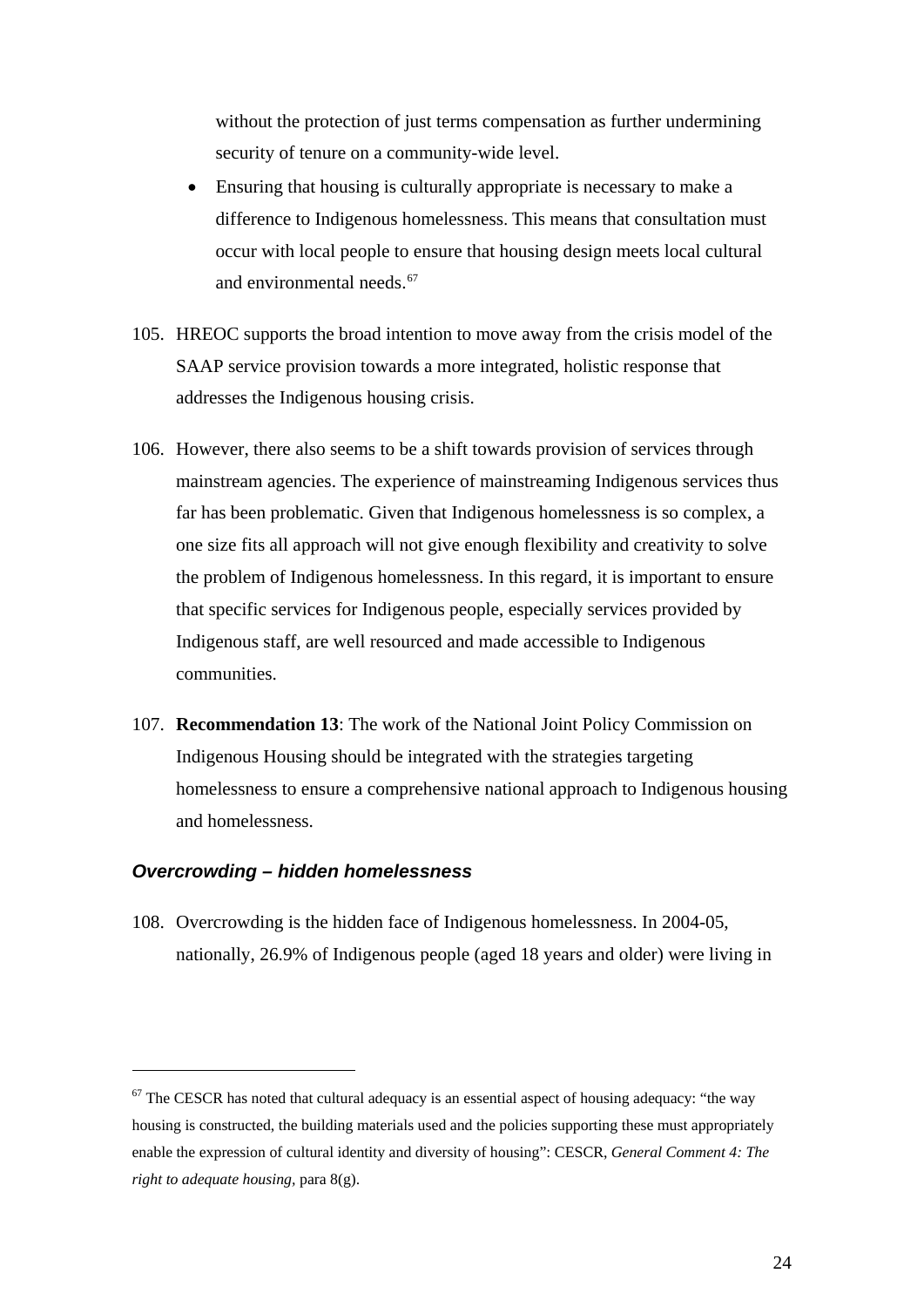<span id="page-24-0"></span>overcrowded households, with a staggering 65.3% experiencing overcrowding in the Northern Territory.<sup>68</sup>

- 109. Overcrowding results in poor health outcomes and can also increase the risk of family violence and child protection issues, as documented in the *Little Children are Sacred* report. In this report, Anderson and Wild found that children living in overcrowded housing were more likely to be exposed to pornography, adults having sex and intoxicated adults.<sup>[69](#page-24-1)</sup> Lack of privacy and space can contribute to tempers fraying and family violence affecting women and children.
- 110. Overcrowding can also lead to long-term housing problems. Breach of tenancy agreements by overcrowding, and resulting anti-social behaviour complaints by neighbours, can be lasting strikes on Indigenous people's tenancy records, which can lead to them being moved down the list in the allocation of public housing. This may lead to Indigenous people waiting longer than they should for adequate housing.

#### *Family violence*

- 111. Family violence is the most common reason for Indigenous people to be seeking assistance from a SAAP organisation. The dynamics of Indigenous family violence and subsequent need for housing are often different to that of non-Indigenous women and children, particularly in remote areas. Indigenous women may access a safe house to escape immediate situations of violence, to prevent violence from occurring or to have some time out. It is often a temporary way to manage violence in the community rather than a means to escape or to end contact with the violent partner.
- 112. Indigenous male perpetrators of family violence have also identified a need for 'time-out places', where they can remove themselves from the family home for a temporary period, thus removing themselves from situations where they might

<sup>68</sup> Australian Institute of Health and Welfare, Analysis of National Aboriginal and Torres Strait Islander Housing Survey (2004–05) and National Health Survey (2004–05), Table 2.02.2, available at <http://www.aihw.gov.au/publications/ihw/atsihpf06r/atsihpf06r-c02-02.pdf>.

<span id="page-24-1"></span><sup>69</sup> *Little Children are Sacred*, p195.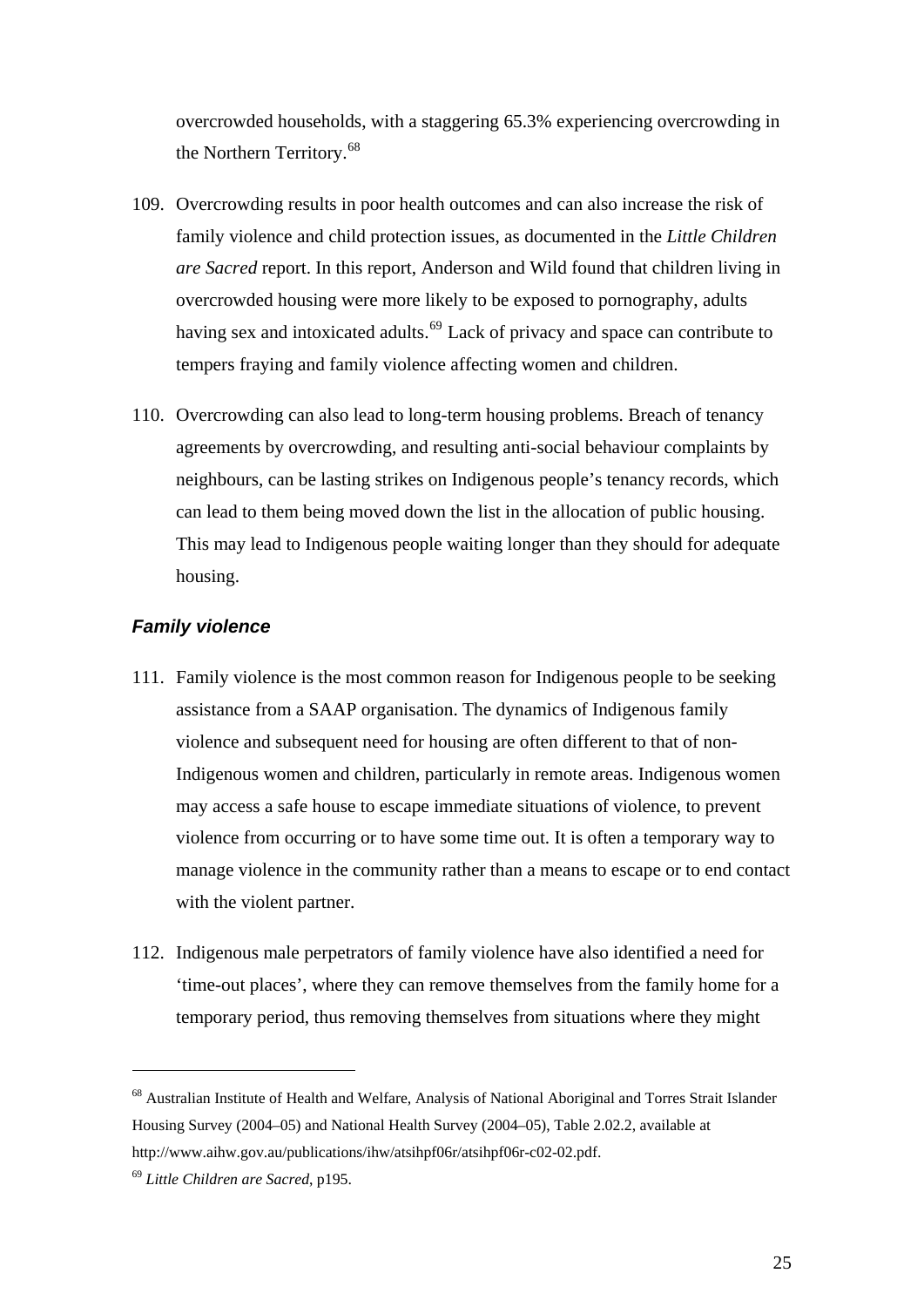<span id="page-25-0"></span>carry out acts of family violence. Such places can also be an opportunity for men to meet and obtain support from other men. Having a 'time-out place' could benefit some men by giving them options, other than moving out of home, that will assist them in stopping their acts of family violence, and could contribute to reduced homelessness among men in this situation.

- 113. The 2007 Social Justice Report provided a number of case studies about promising practice in addressing family violence and child abuse, including a case study of the Yuendumu Safe House. However, HREOC has also heard about communities like Balgo in Western Australia where, despite the very high levels of family violence, there is no safe house in the community.
- 114. In addition to providing essential emergency accommodation for women, the presence of a community controlled safe house can also serve to empower women and reinforce the view that family violence is unacceptable. Safe houses are often run by women's groups that provide other services, such as night patrol and children's services, representing a multidimensional service that can address the causes of homelessness.
- 115. **Recommendation 14:** Indigenous community services to provide accommodation support and assistance for Indigenous women and children experiencing family violence should be supported, and mainstream SAAP services should be adequately resourced to meet the specific needs of Indigenous women and children.

#### *Indigenous prisoners*

- 116. Indigenous people exiting prison or juvenile justice facilities are particularly at risk of homelessness. Indigenous prisoners are one of the most disadvantaged groups of prisoners and often have very poor access to housing when they leave custody. Lack of accommodation has been found to be a critical factor in the continuation of the cycle of crime, thus preventing rehabilitation and reintegration.
- 117. The 2004 Social Justice Report focused on the post-release needs of Indigenous women prisoners and found significant gaps in housing support for women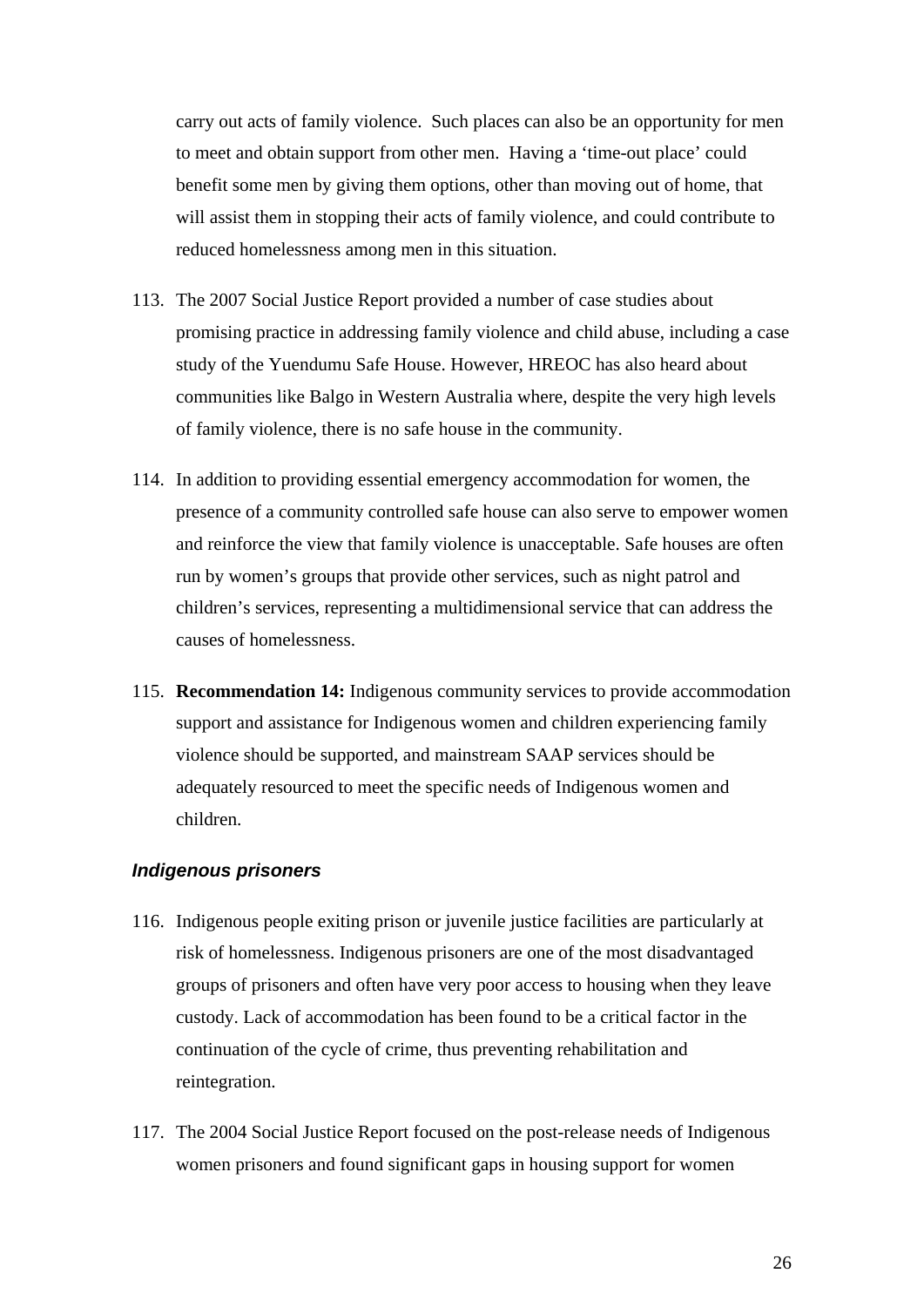leaving prison. Indigenous women leaving prison have very few options. Crisis accommodation is limited and there are few medium to long-term accommodation programs. Many Indigenous women prisoners face either returning to a violent partner or ending up on the streets, both of which increase the likelihood of reoffending. $70$ 

118. Indigenous women and men prisoners may also have mental health or substance abuse issues which can further limit their accommodation options. Oglivy comments:

the special need of prisoners frequently make accessing programs of one sort or another difficult. For example, many domestic violence shelters exclude people with drug problems and many hostels exclude women with children. Given that for women prisoners, coping with drug related issues and motherhood are often critical to their reintegration back into the community, these sorts of exclusions can seriously impede successful re-integration into the general community.<sup>[71](#page-26-0)</sup>

- 119. Not only do these concerns hinder a woman's chances of obtaining secure accommodation but they also contribute to the likelihood of re-offending. Accommodation services that can cope with these complex issues in a holistic fashion are urgently required.
- 120. Another concern is the situation of juvenile offenders being granted bail pending suitable accommodation. In NSW, for homeless youth or youth who cannot return home, magistrates have the option of setting bail with a condition that relies on the responsible government department providing accommodation. In these circumstances, the child will not be released on bail unless the government department allocates accommodation. In the absence of available accommodation, a child can remain in detention even if the original charge is minor and, if convicted, would not attract a custodial sentence. There is a pressing need for bail

<sup>70</sup> HREOC, *Social Justice Report 2004*, available at

http://www.humanrights.gov.au/social\_justice/sj\_report/sjreport04/index.html.

<span id="page-26-0"></span><sup>71</sup> Ogilvy, E., 'Prisoners Post Release'-release', *Parity - Post Release-release and Homelessness Issue*, vol 14, no 10, November 2001, pp16-17.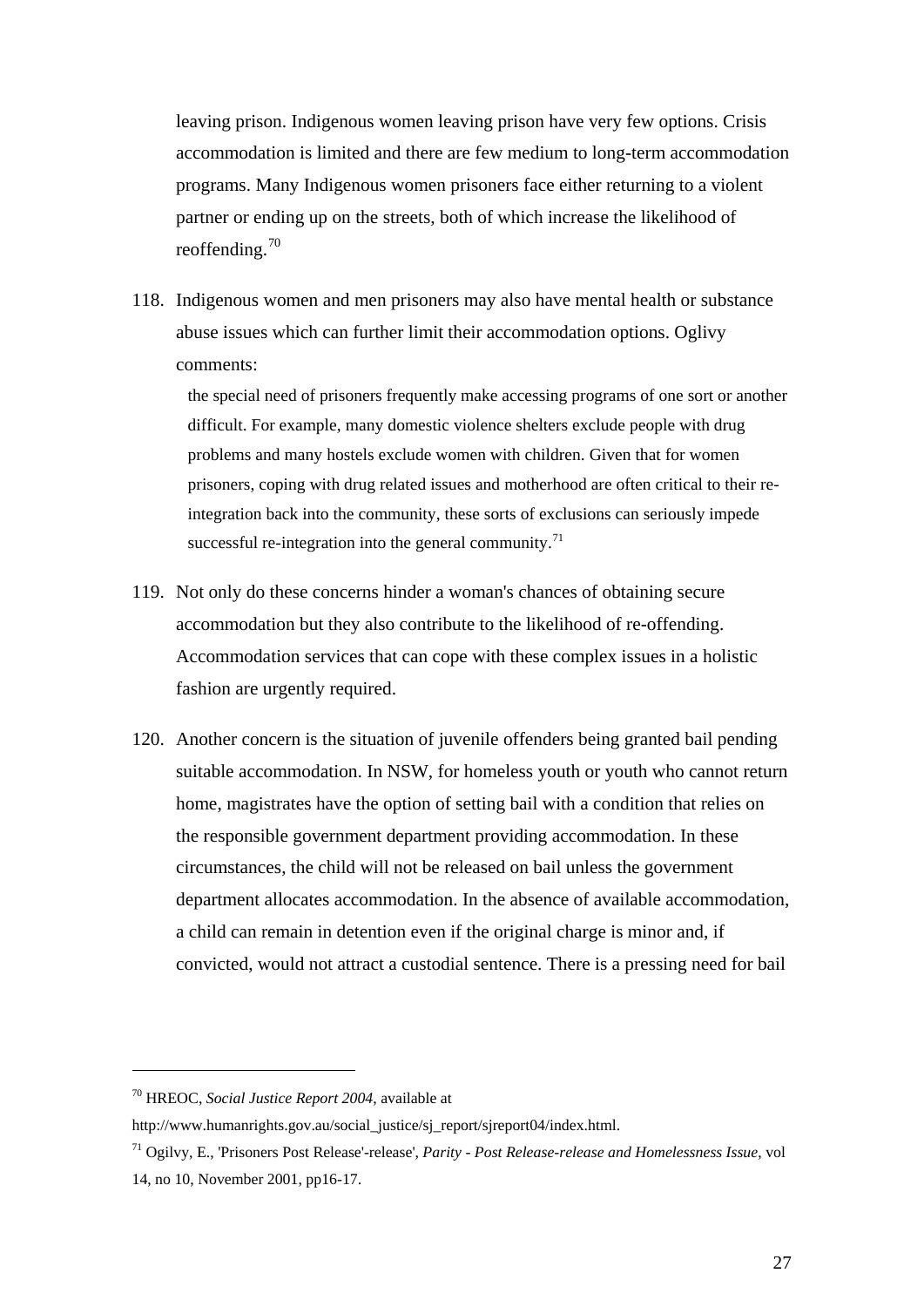<span id="page-27-0"></span>support accommodation, especially in rural areas where accommodation is very limited.<sup>72</sup>

121. **Recommendation 15:** Adequate and culturally appropriate accommodation support services should be provided to Indigenous people exiting prison or juvenile justice facilities and bail support accommodation should be made available, especially in rural areas.

### **Mental health**

- 122. HREOC welcomes the recognition of people with disability and in particular people affected by mental illness, as being at particular risk of homelessness and as having needs which are not adequately addressed by current service and policy models. HREOC urges the focus on these issues to be maintained in the development and implementation of a national strategy on homelessness.
- 123. HREOC's own work supports the need, as identified in the Green Paper, for integrated approaches to homelessness.<sup>[73](#page-27-1)</sup> Rather than housing issues being addressed in isolation, an integrated approach could include issues such as income support, assistance and supports in gaining or retaining employment, and access to health services and related supports.
- 124. The principal recommendation of the National Inquiry on Employment and Disability was for the development of a national strategy on disability and employment issues, including addressing issues of co-ordination between services and programs administered by different areas and levels of government. HREOC welcomes the commitment of the new government to such a strategy and the

<sup>72</sup> See for example, Bailey, B., *Submission to the Inquiry into Children and Young People 9-14 Years in NSW*, Public Interest Advocacy Centre, 15 May 2008, p6, available at

<span id="page-27-1"></span>http://www.piac.asn.au/publications/pubs/08.04.23-PIAC%20CC%209%20to%2014yrs%20sub.pdf. <sup>73</sup> See for example Report of the National Inquiry on Employment and Disability, 2007, available at http://www.humanrights.gov.au/disability\_rights/employment\_inquiry/index.htm; *Not for Service*, Report of consultations undertaken by HREOC, the Mental Health Council of Australia and the Brain and Mind Research Institute, available at http://www.humanrights.gov.au/disability\_rights/notforservice/index.html.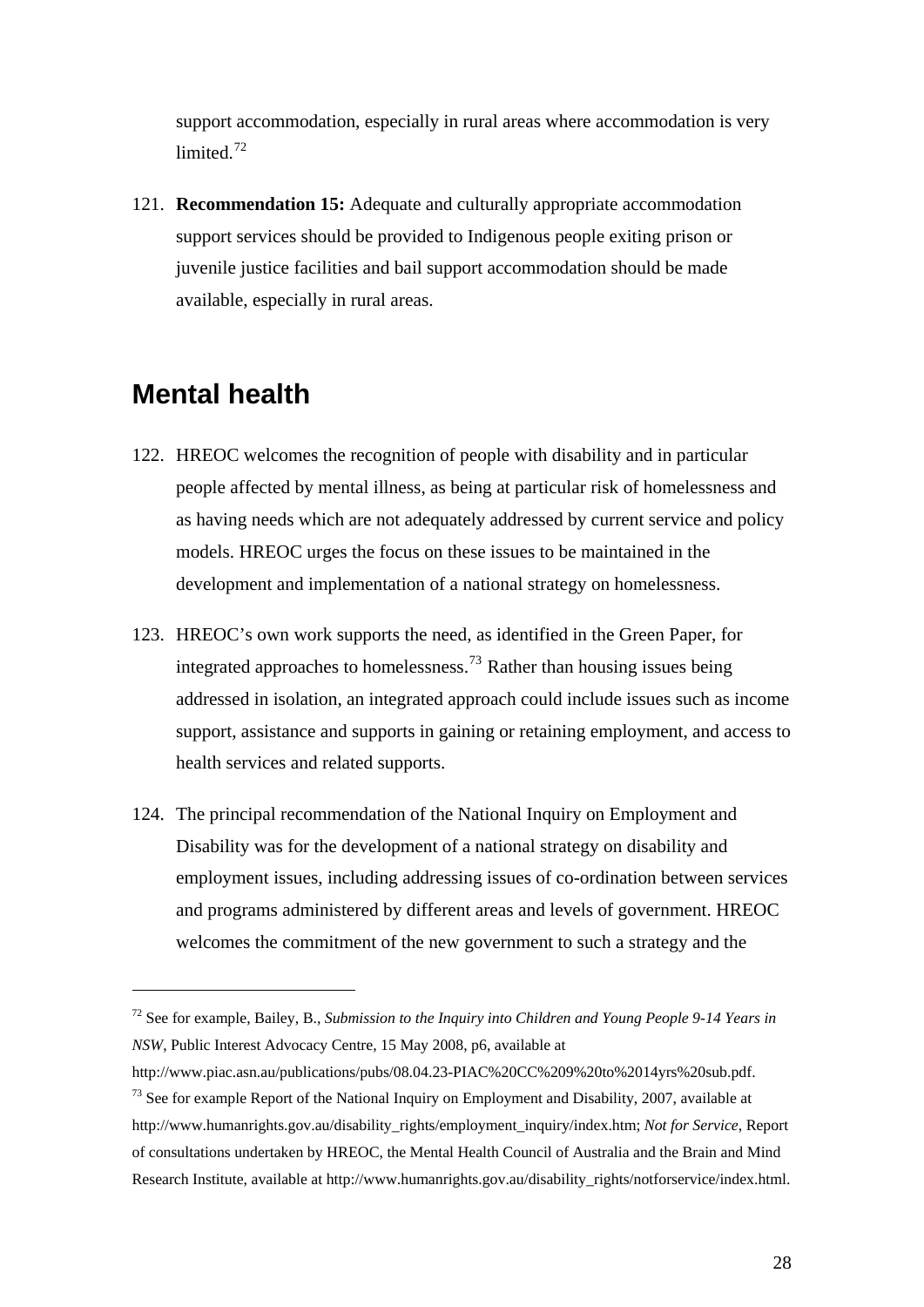commencement of work towards its development. HREOC urges co-ordination between the development of a national strategy on homelessness and the National Mental Health and Disability Employment Strategy.

- 125. HREOC also welcomes the government's commitment, within the framework of its Social Inclusion Agenda, to the development of a broader National Disability Strategy.
- 126. In view of the evidence referred to in the Green Paper of the scale of overlap between homelessness issues and mental health and disability issues, HREOC urges close co-ordination between the development of a national strategy on homelessness and of the National Disability Strategy. In each case these should integrate policy and strategy across areas and between levels of government.
- 127. HREOC welcomes the commitments noted in the Green Paper for additional funding specifically for community housing for people with disabilities. HREOC also notes however, that substantial additional provision of funding is required to address the needs and rights of those people with disability who require housing and related support.
- 128. HREOC notes the importance of addressing the specific needs of Indigenous people with mental health and disability issues in the context of homelessness.
- 129. It is important to integrate the homelessness strategy with other national strategies that address mental health concerns of Indigenous people. In particular the homelessness strategy should be cognisant of:
	- *Aboriginal and Torres Strait Islander Social and Emotional Well-Being Framework:* this focuses on the need for a holistic and 'whole of life' approach to achieving the conditions for well-being. The Framework supports self-determination and recognises the impact of trauma, grief, loss, discrimination and human rights issues on the social and emotional well being of Aboriginal and Torres Strait Islander communities.<sup>[74](#page-28-0)</sup>

<span id="page-28-0"></span><sup>&</sup>lt;sup>74</sup> Social Health Reference Group for National Aboriginal and Torres Strait Islander Health Council and National Mental Health Working Group, *National Strategic Framework for Aboriginal and Torres Strait Islander Peoples' Mental Health and Social and Emotional Well Being (2004–2009)*, available at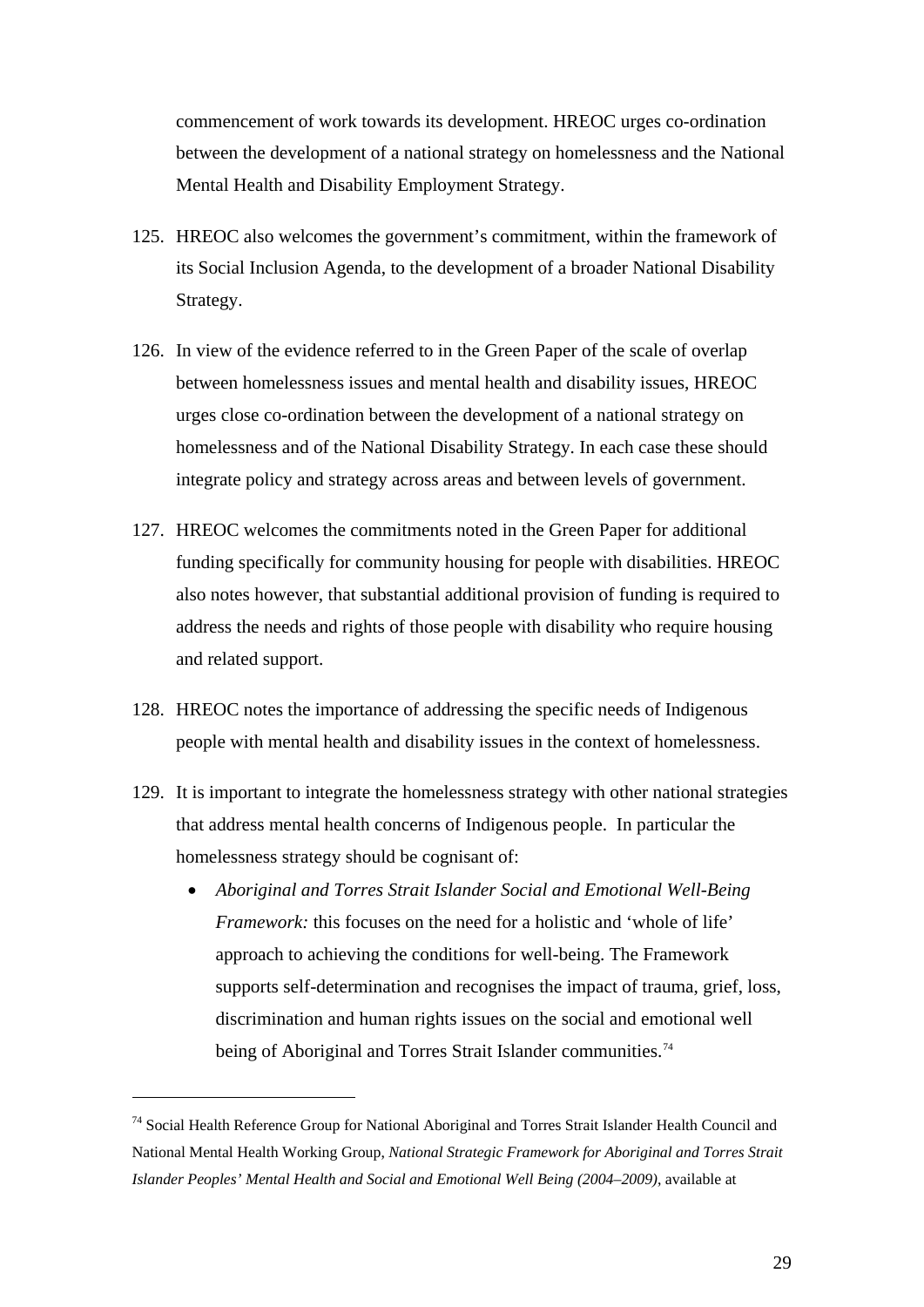- *National Mental Health Plan 2003-2008*; this emphasises the need for partnerships between mental health services and Indigenous specific health services, with Aboriginal and Torres Strait Islander peoples taking a lead role.[75](#page-29-0)
- 130. There is currently no national data collection process that is able to provide accurate information on the incidence of mental health disorders among Indigenous people. The data currently collated is limited to hospitalisation reports for suicide, substance abuse and family and community violence alone. In 2006, 5% and 3% of all hospitalisations of Indigenous males and females respectively were for mental and behavioural disorders.<sup>[76](#page-29-1)</sup>
- 131. Despite the prevalence of mental health problems in Indigenous communities, there is a reported lack of response services available for Indigenous people. Government reports show that non-Indigenous models of mental health and illhealth have only limited application for Indigenous peoples: 74% of residents of discrete communities have inadequate access to visiting or resident mental health workers; Indigenous people have disproportionately low access to general practitioners and private medical specialists, such as psychiatrists, because of the cost of such services; and only 38% of Commonwealth funded Aboriginal Community Controlled Health Services have a dedicated mental health or social and emotional wellbeing worker.<sup>[77](#page-29-2)</sup>
- 132. The lack of available services to address mental health disorders experienced by Indigenous people makes them vulnerable to homelessness and social exclusion.

1

[http://www.health.gov.au/internet/main/publishing.nsf/Content/8E8CE65B4FD36C6DCA25722B008342](http://www.health.gov.au/internet/main/publishing.nsf/Content/8E8CE65B4FD36C6DCA25722B008342B9/$File/wellbeing.pdf) [B9/\\$File/wellbeing.pdf](http://www.health.gov.au/internet/main/publishing.nsf/Content/8E8CE65B4FD36C6DCA25722B008342B9/$File/wellbeing.pdf).

<span id="page-29-0"></span><sup>75</sup> Australian Health Ministers, *National Mental Health Plan 2003–2008*, available at

[http://www.health.gov.au/internet/wcms/Publishing.nsf/Content/EE630ADE7F40F80FCA2572220002D0](http://www.health.gov.au/internet/wcms/Publishing.nsf/Content/EE630ADE7F40F80FCA2572220002D081/$File/plan03.pdf) [81/\\$File/plan03.pdf](http://www.health.gov.au/internet/wcms/Publishing.nsf/Content/EE630ADE7F40F80FCA2572220002D081/$File/plan03.pdf).

<span id="page-29-1"></span><sup>76</sup> ABS, *The Health and Welfare of Australia's Aboriginal and Torres Strait Islander Peoples 2008*, p111.

<span id="page-29-2"></span><sup>77</sup> Social Health Reference Group (2003), *Consultation Paper for the Development of the National Strategic Framework for Aboriginal and Torres Strait Islander Mental Health and Social and Emotional Well Being 2004-2009,* Office of Torres Strait Islander Health in the Commonwealth Department of Health and Ageing*.*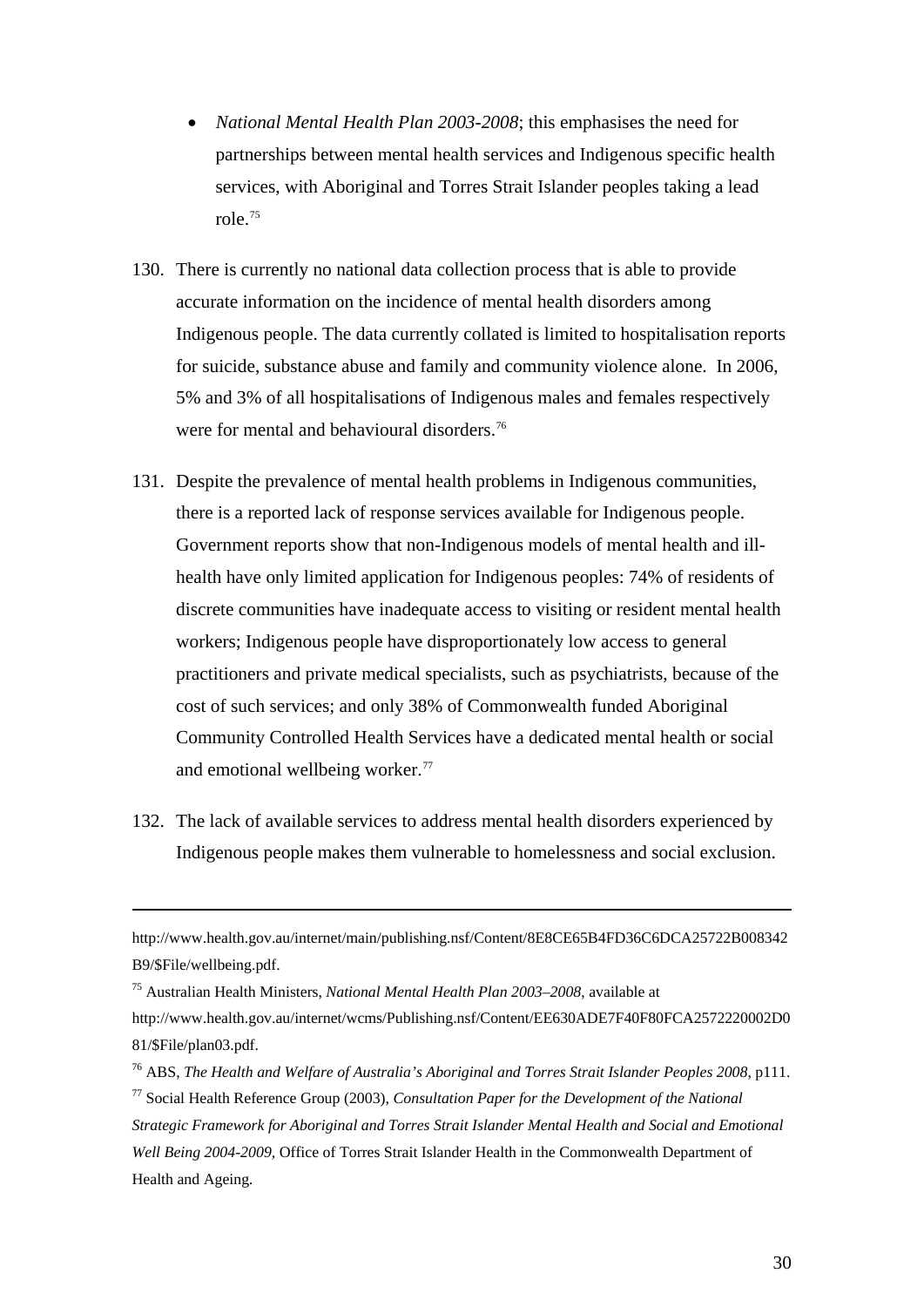<span id="page-30-0"></span>133. **Recommendation 16:** Consideration should be given to development and oversight through the Ministerial Council on housing of a national agenda on housing and people with disability including people affected by mental illness.

## **Accessibility**

- 134. The preceding section has set out recommendations for actions in relation to people with disability including people affected by mental illness which HREOC considers should be taken in the interests of ensuring that measures to address homelessness are effective and consistent with Australia's international commitments on human rights. HREOC also wishes to highlight specific issues in relation to disability which in our view need to be addressed to ensure not only that measures to address homelessness are effective, but also that they are consistent with the requirements of federal law under the *Disability Discrimination Act 1992* (Cth).
- 135. HREOC welcomes the acknowledgment in the Green Paper of the need to address barriers for people with disability in access to accommodation and related services. HREOC recommends that this acknowledgment should be translated into more specific measures to address these barriers.
- 136. **Recommendation 17:** The Commonwealth government should ensure that:
	- federal funding for construction of new housing or other accommodation is applied only to accessible facilities
	- state and territory governments similarly adopt universal access standards in construction of new public housing and any other accommodation facilities.

## **Immigration**

137. Asylum seekers who seek refugee status in Australia and who are living in the community are particularly vulnerable to homelessness.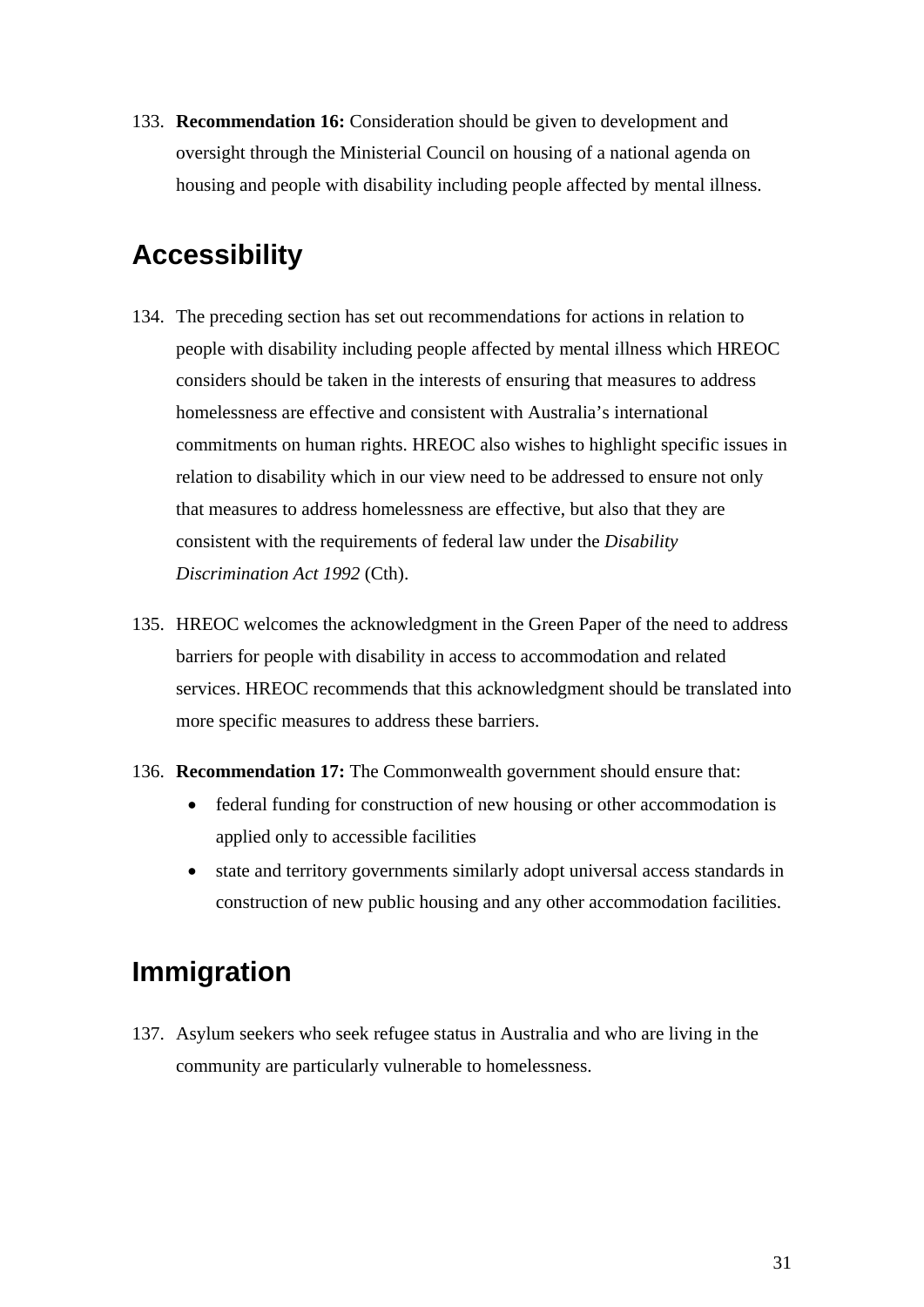- <span id="page-31-0"></span>138. While refugees and asylum seekers represent only a small proportion of clients of housing assistance services, research has found that the unique circumstances of this group places a greater level of demand on their resources.<sup>[78](#page-31-1)</sup>
- 139. Risk factors of housing vulnerability amongst asylum seekers and refugees include:
	- restricted eligibility to entitlements, such as Medicare and social security
	- settlement barriers, such as language problems
	- personal issues, such as survival of torture and trauma.<sup>[79](#page-31-2)</sup>

#### *Restricted eligibility to entitlements*

- 140. Asylum seekers are commonly granted bridging visas to enable them to remain in Australia while they apply for a substantive visa or make arrangements to leave Australia.
- 141. Bridging visas granted to asylum seekers often restrict the rights of the visa holder to work, receive social security, and access Medicare and the Pharmaceutical Benefits Scheme.<sup>[80](#page-31-3)</sup> Restricted bridging visas are often granted to asylum seekers who come to Australia under a valid visa and wish to apply for a Permanent Protection visa, but do not lodge their application within 45 days of arriving in Australia.
- 142. Many asylum seekers on bridging visas are also ineligible for support through the Asylum Seeker Assistance Scheme (ASAS).<sup>[81](#page-31-4)</sup> The ASAS provides financial assistance, accommodation and healthcare to asylum seekers in financial hardship, unaccompanied minors or elderly people, parents with children under 18, and people who are unable to work due to disability, illness, torture or trauma.

<span id="page-31-1"></span><sup>78</sup> Hanover Welfare Services, *A New Country – But No Place to Call Home*, 2004, Melbourne, p45.

<span id="page-31-2"></span><sup>79</sup> Hanover Welfare Services, *A New Country*, p(xiv).

<span id="page-31-3"></span><sup>80</sup> Australian Government, Department of Immigration and Citizenship, *Fact Sheet 62 – Assistance for* 

*Asylum Seekers in Australia*, available at <http://www.immi.gov.au/media/fact-sheets/62assistance.htm>.

<span id="page-31-4"></span><sup>81</sup> Hanover Welfare Services, *A New Country*, p17; Hotham Mission, *Minimum Standards of Care for Asylum Seekers in the Community*, 2004, available at

<http://www.asp.hothammission.org.au/index.cgi?tid=25> [10 June 2008].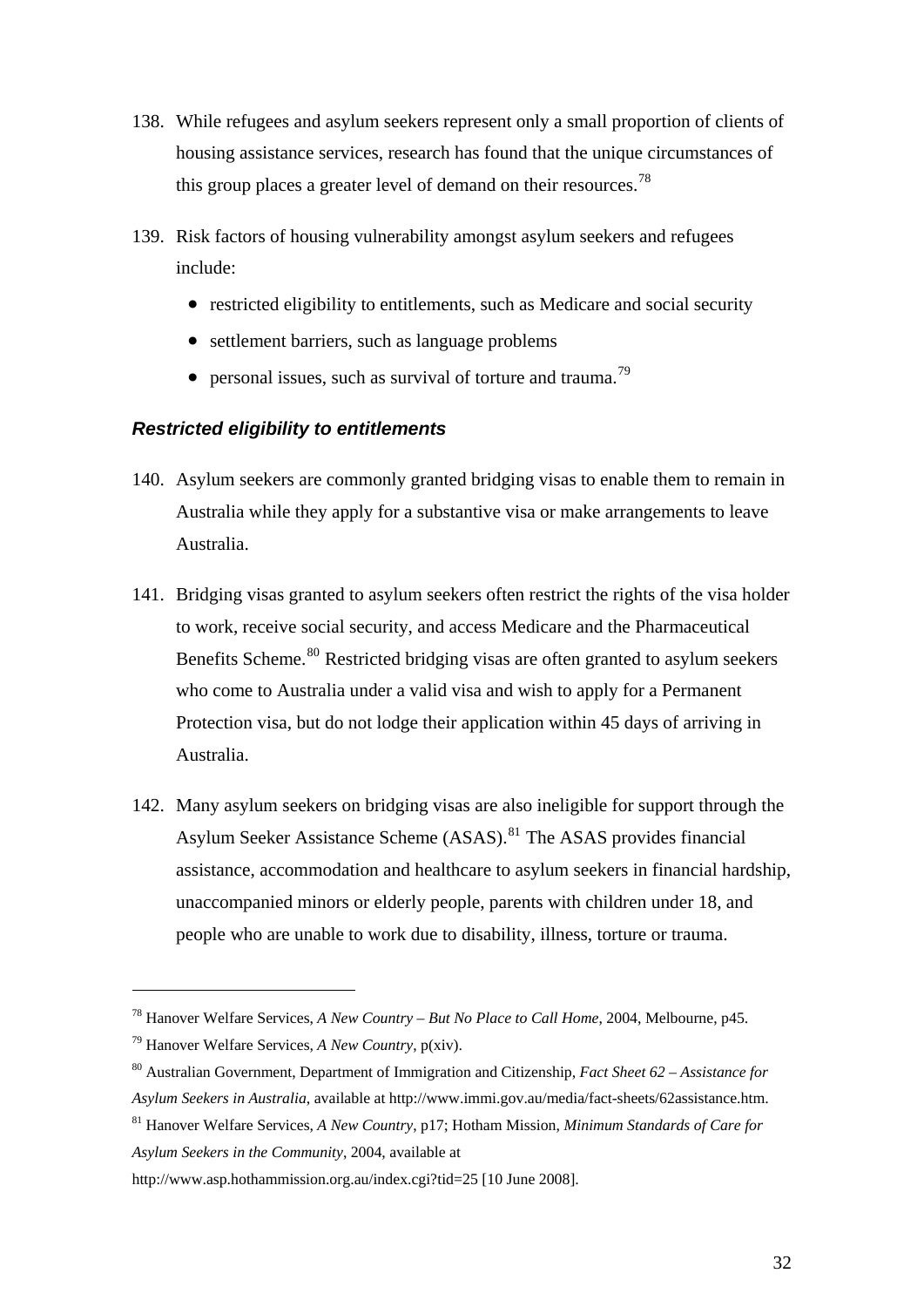<span id="page-32-0"></span>However, eligibility for the ASAS ceases if a person seeks review of their application beyond the Refugee Review Tribunal.<sup>82</sup>

- 143. As a result of these restrictions, many asylum seekers and refugees face poverty and homelessness. Without the ability to support themselves through work or social security, they are entirely dependent on community services for their basic subsistence. Research has also shown that these pressures can have negative effects on the physical and social well-being of asylum seekers, including anxiety, depression, mental health issues and family breakdown.<sup>[83](#page-32-1)</sup>
- 144. HREOC is concerned that conditions and restrictions attached to bridging visas may significantly impact on the ability of asylum seekers and refugees to exercise their basic human rights, including the right to work, the right to social security, the right to an adequate standard of living and the right to the highest attainable standard of health.<sup>[84](#page-32-2)</sup>
- 145. **Recommendation 18:** Asylum seekers living in the community should be granted work rights and access to Medicare. Those who are unable to work should be granted access to financial and medical assistance through the ASAS.

#### *Settlement barriers*

- 146. Barriers to settlement have been shown to contribute to levels of poverty and housing vulnerability amongst asylum seekers and refugees in Australia. As a result of language difficulties, lack of knowledge about services, lack of community connections and support networks, and torture and trauma issues, many asylum seekers are socially isolated and unable to seek assistance.<sup>[85](#page-32-3)</sup>
- 147. Children and young people seeking asylum in Australia have been found to be at even greater risk of homelessness due to their distinct needs that must be

<sup>82</sup> Department of Immigration and Citizenship, *Fact Sheet 62*.

<span id="page-32-1"></span><sup>83</sup> Network of Asylum Seeker Agencies Victoria, *Seeking Safety, Not Charity: A report in support of work-rights for asylum-seekers living in the community on Bridging Visa E*, 2005, pp27-30.

<span id="page-32-2"></span><sup>84</sup> ICCPR, articles 6; ICESCR, articles 9, 11, 12; CRC, articles 22, 24, 26, 27; CERD, article 5(e).

<span id="page-32-3"></span><sup>85</sup> Hanover Welfare Services, *A New Country*, pp26-31.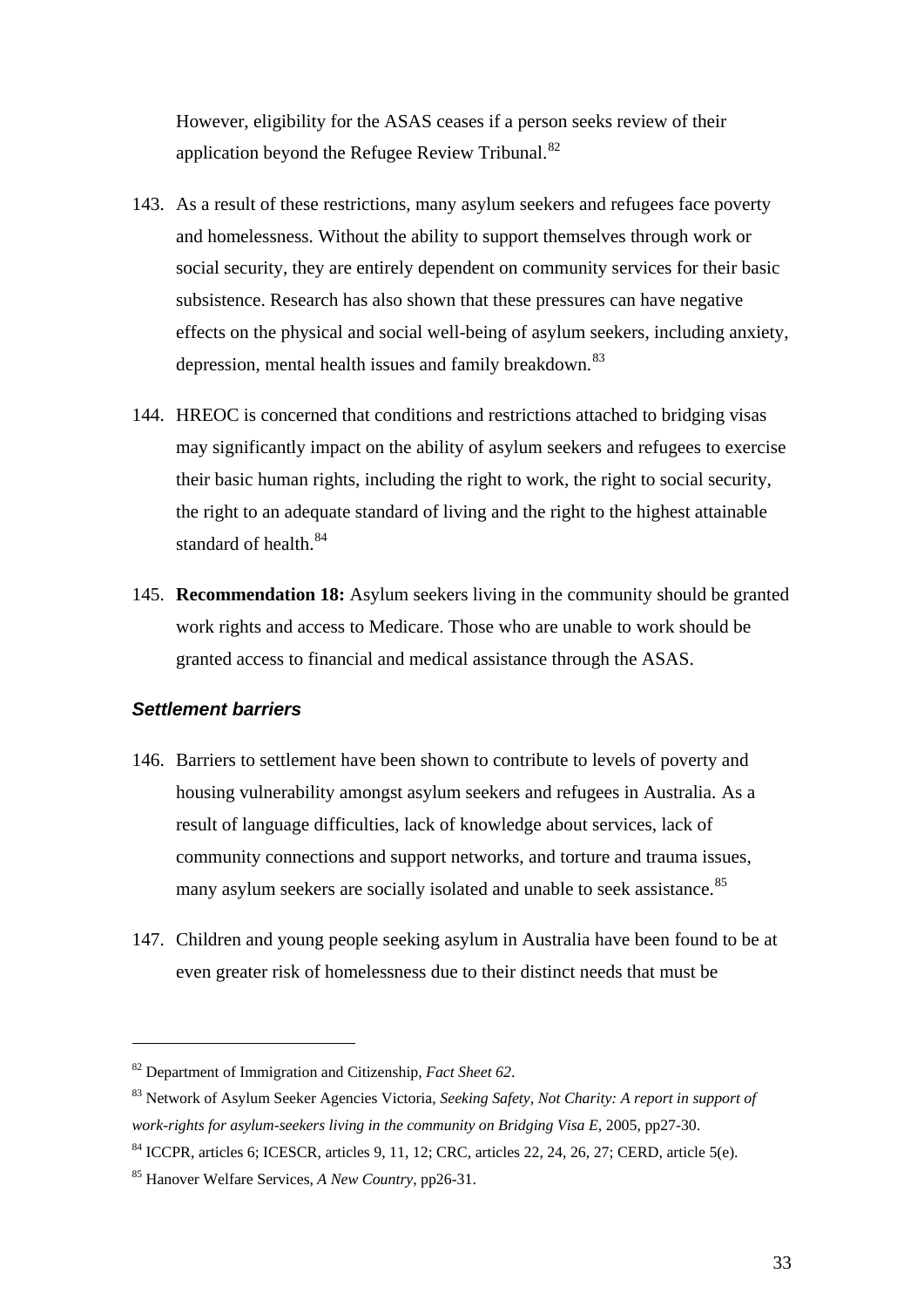<span id="page-33-0"></span>addressed independently of their family or carers' needs.<sup>86</sup> Many young people have had limited or disrupted schooling, they may come to Australia alone or in the care of someone unfamiliar to them, and there may be significant religious and cultural barriers that prevent them from taking advantage of available services. $87$ 

148. **Recommendation 19:** Services for assisting settlement of asylum seekers and refugees should be improved and expanded, including further language support, health and education services, and free information and advice about housing and settlement issues and special assistance for children.

### **Welfare payments**

- 149. HREOC notes the recognition in the Green Paper of the potential of 'breaching' regimes and former provision for suspension of social security payments for eight week periods, to render disadvantaged people (and in some cases their families) homeless or put their housing at risk.
- 150. Access to welfare benefits can be an important means of preventing homelessness and related social exclusion.
- 151. However, conditions in the current welfare regime often prevent people from accessing vital welfare benefits and leaving them vulnerable to homelessness.
- 152. The Social Policy Research Centre has found that up to 30% of those faced with an eight-week no payment penalty can lose their accommodation. This is significant given the high numbers of people being subjected to the eight-week no payment penalty. The Welfare Rights Network has reported that a total of 40 868 of these penalties have been applied since the commencement of 'Welfare to Work'.[88](#page-33-1) Startlingly, in northern Australia, 68% of those who lost all social security payments for eight weeks were Indigenous people, and in Western

<sup>86</sup> Drummond, S., 'Homeless Twice: Exploring Resettlement and Homelessness for Refugee Young People', *Parity*, vol 14, issue 1, 2001, pp10-11.

<sup>87</sup> Drummond, 2001, pp10-11.

<span id="page-33-1"></span><sup>&</sup>lt;sup>88</sup> Raper, M., 'Social Security, homelessness and participation: Summary of address given at Green Paper Roundtable', National Welfare Rights Network, Sydney, 28 March 2008.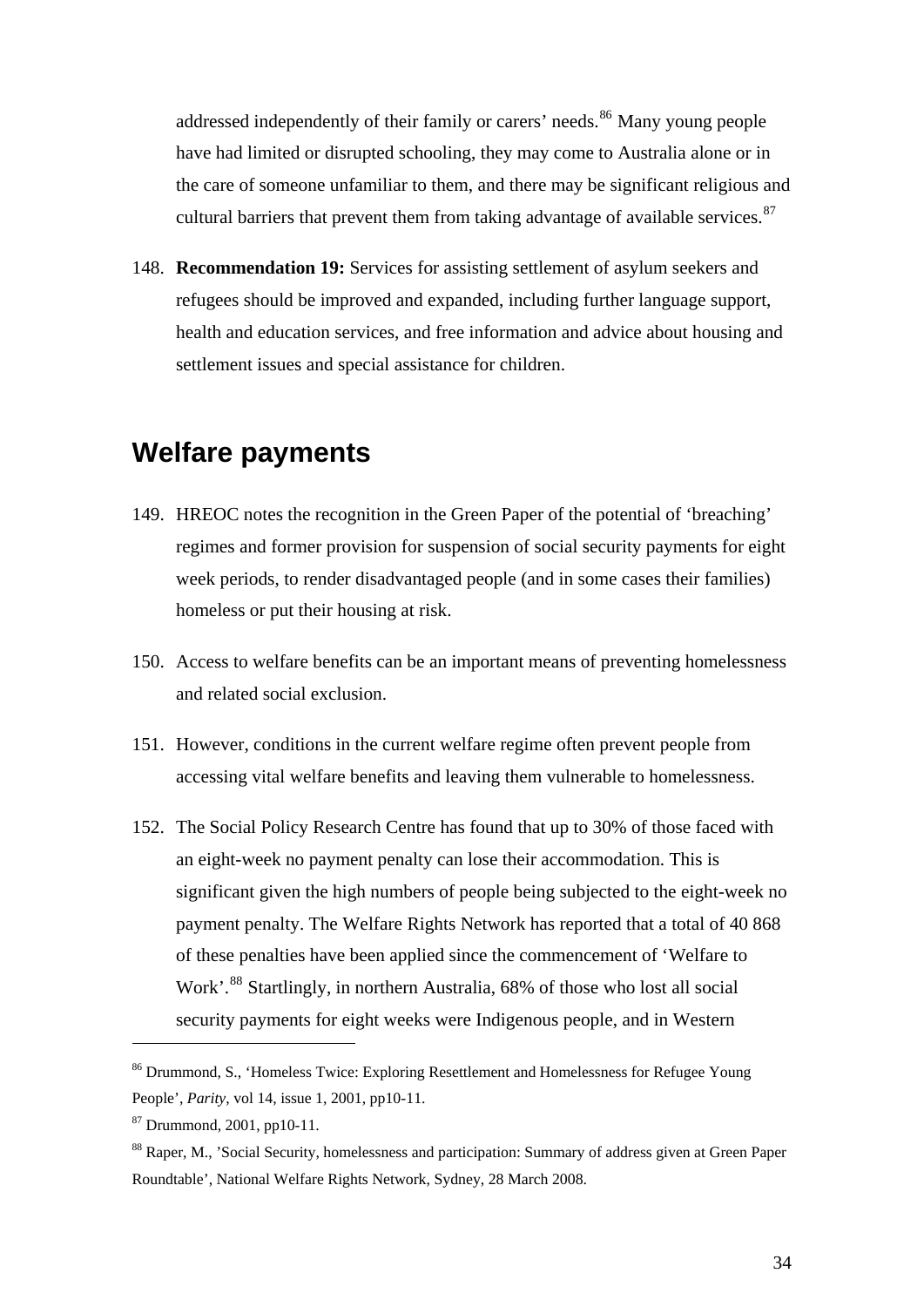Australia, 29% of those who lost payments for eight weeks were Indigenous people.<sup>89</sup>

- 153. In addition, homeless people are not categorised as being 'exceptionally vulnerable' within certain components of the welfare regime, thus preventing them from accessing specific benefits for vulnerable people. For example, within the current penalty regime, there is a Financial Case Management (FCM) system to give some people who lose their payments for eight weeks access to an equivalent weekly amount paid directly on their behalf for 'essential expenses' such as food. However, under the rules for the case management system, homeless people are not considered 'exceptionally vulnerable' and therefore unable to avail themselves of this interim assistance.  $90$
- 154. Similarly, the Crisis Payment available to people on a social security payment is limited to a number of defined 'extreme circumstances' – for instance, people just out of prison, experiencing domestic violence or on a qualifying humanitarian visa, is inadequate and insufficient to provide the level of assistance needed to prevent homelessness for people in even these few defined circumstances.<sup>[91](#page-34-1)</sup>
- 155. **Recommendation 20:** There should be continued review of the impact of compliance measures in the social security system on people who by reason of mental health or other disability issues have particular difficulty in meeting social security compliance requirements.
- 156. **Recommendation 21:** Welfare regimes should be reviewed and amended to ensure that no welfare recipient is made vulnerable to homelessness as a result of a welfare penalty.

<sup>89</sup> Senate Standing Committee on Finance and Public Administration, Human Services Portfolio, Additional Estimates, February 2008, HS 22, Questions on Notice, cited in National Welfare Rights Network, Media Release, *New data uncovers massively increased level of eight week no payment penalties hit Indigenous Australians hardest*, 14 April 2008, Table1: Data on Indigenous penalties, available at [http://www.welfarerights.org.au/Policy%20papers%20%20submissions/Gt3108.doc.](http://www.welfarerights.org.au/Policy%20papers%20%20submissions/Gt3108.doc) 90 Raper, '2008.

<span id="page-34-1"></span><span id="page-34-0"></span><sup>&</sup>lt;sup>91</sup> Raper, 2008.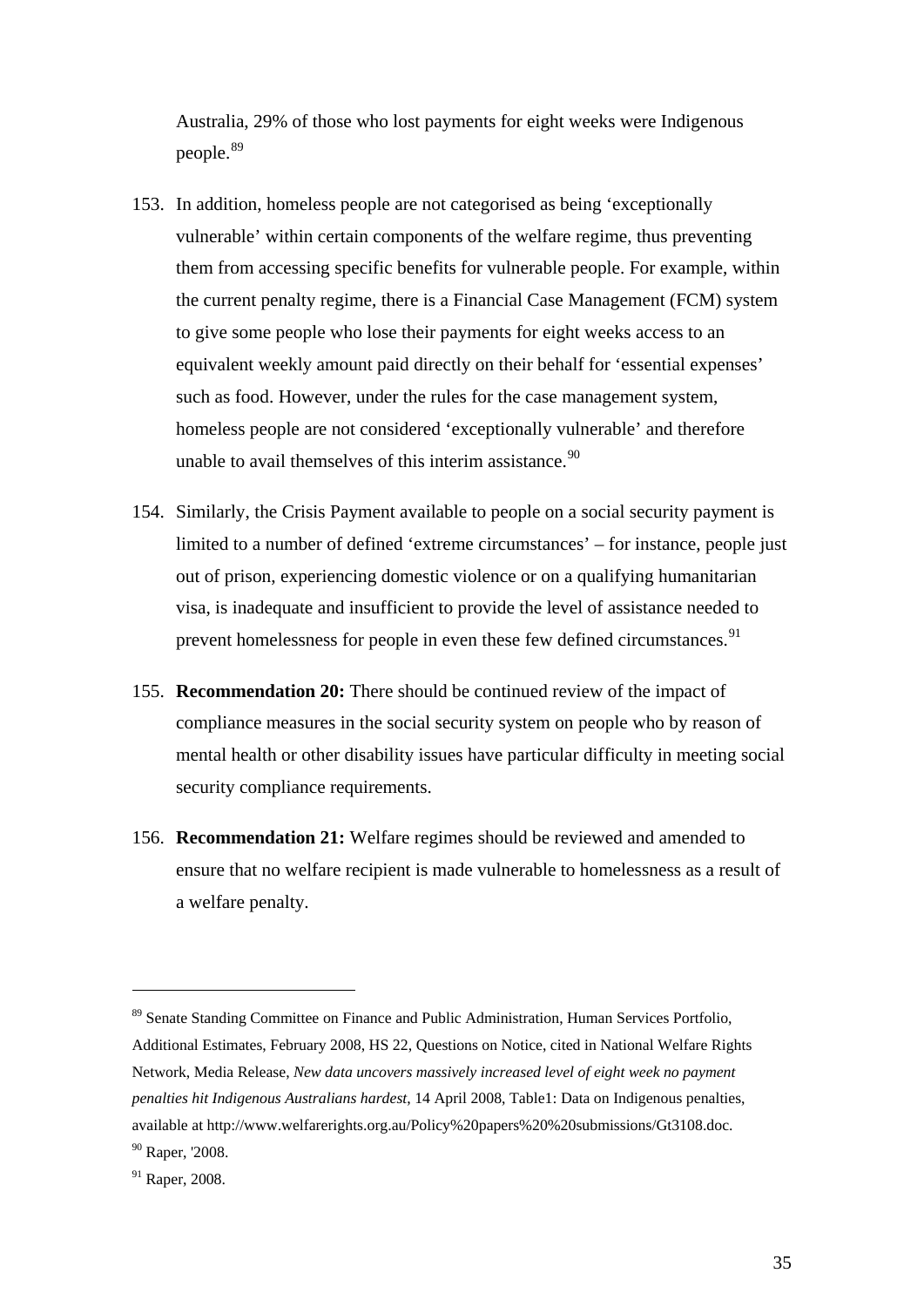## <span id="page-35-0"></span>**Appendix – Recommendations**

- 157. **Recommendation 1:** The Commonwealth government should develop a national housing strategy. Addressing homelessness would be a key aspect of any housing plan. This strategy should be developed in consultation with people who are homeless or formerly homeless, people who are inadequately housed, and their representatives.
- 158. **Recommendation 2:** The *Supported Accommodation Assistance Act 1994* (Cth) should be amended to provide for a right, to be progressively realised, to emergency housing and related services for those defined as homeless.
- 159. **Recommendation 3:** The *Supported Accommodation Assistance Act 1994* (Cth) should be amended to include national standards providing that housing under the Act must be adequate.
- 160. **Recommendation 4:** The *Supported Accommodation Assistance Act 1994* (Cth) should be amended to ensure that forced eviction from SAAP accommodation is a measure of last resort.
- 161. **Recommendation 5:** The Commonwealth government should encourage and facilitate a review of state and territory residential tenancy laws in order to ensure compliance with international human rights standards, including protection from forced evictions.<sup>[92](#page-35-1)</sup>
- 162. **Recommendation 6:** State and territory governments should be encouraged to review and amend laws that disproportionately impact upon people experiencing homelessness, such as public drinking laws and public sleeping laws, to ensure that fundamental human rights are protected. $93$
- 163. **Recommendation 7**: The government's homelessness strategy should be fully integrated with the development of the National Plan on Reducing Violence against Women and Children.

<span id="page-35-1"></span><sup>92</sup> This recommendation was also made in the *Report of the Special Rapporteur*, para 131.

<span id="page-35-2"></span><sup>93</sup> *Report of the Special Rapporteur*, para 132.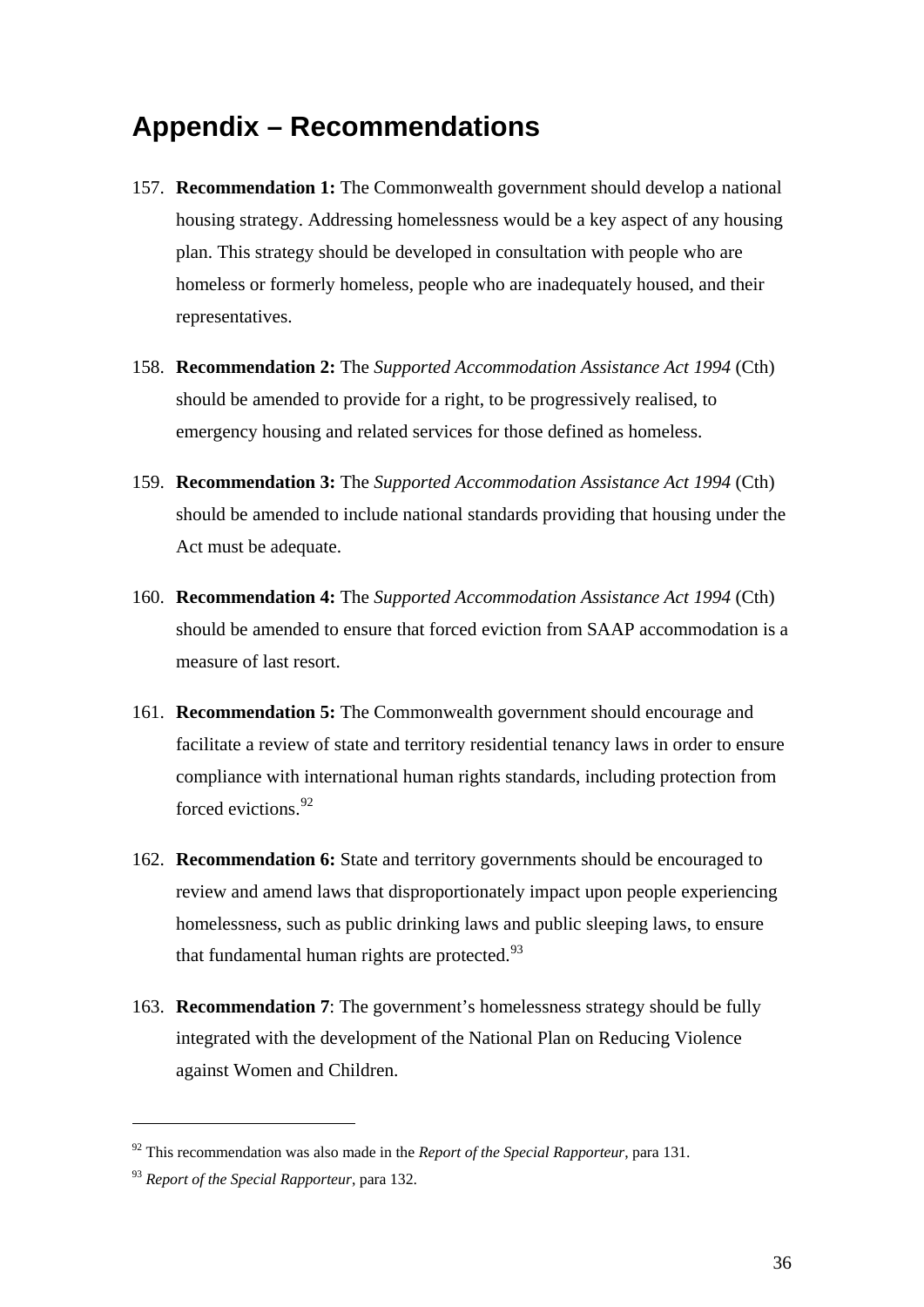- 164. **Recommendation 8:** The government's homelessness strategy should incorporate strategies which address the particular vulnerability of women to homelessness due to poverty, and lack of economic security.
- 165. **Recommendation 9:** The SAAP funding framework should be amended to recognise children and young people as a specific client group so that designated funding can be provided for adequate child-specific services.
- 166. **Recommendation 10:** The *Supported Accommodation Assistance Act 1994* (Cth) should be amended to incorporate the best interests of the child as a principle guiding both the development of SAAP policy and the delivery of homelessness services that affect children.
- 167. **Recommendation 11:** The Commonwealth government should coordinate the development of a national care and protection policy to ensure that children at risk of homelessness are given prioritised support.
- 168. **Recommendation 12:** Indigenous community programs and services that provide accommodation and support for Indigenous children at risk should be identified and supported.
- 169. **Recommendation 13**: The work of the National Joint Policy Commission on Indigenous Housing should be integrated with the strategies targeting homelessness to ensure a comprehensive national approach to Indigenous housing and homelessness.
- 170. **Recommendation 14:** Indigenous community services to provide accommodation support and assistance for Indigenous women and children experiencing family violence should be supported, and mainstream SAAP services should be adequately resourced to meet the specific needs of Indigenous women and children.
- 171. **Recommendation 15:** Adequate and culturally appropriate accommodation support services should be provided to Indigenous people exiting prison or juvenile justice facilities and bail support accommodation should be made available, especially in rural areas.